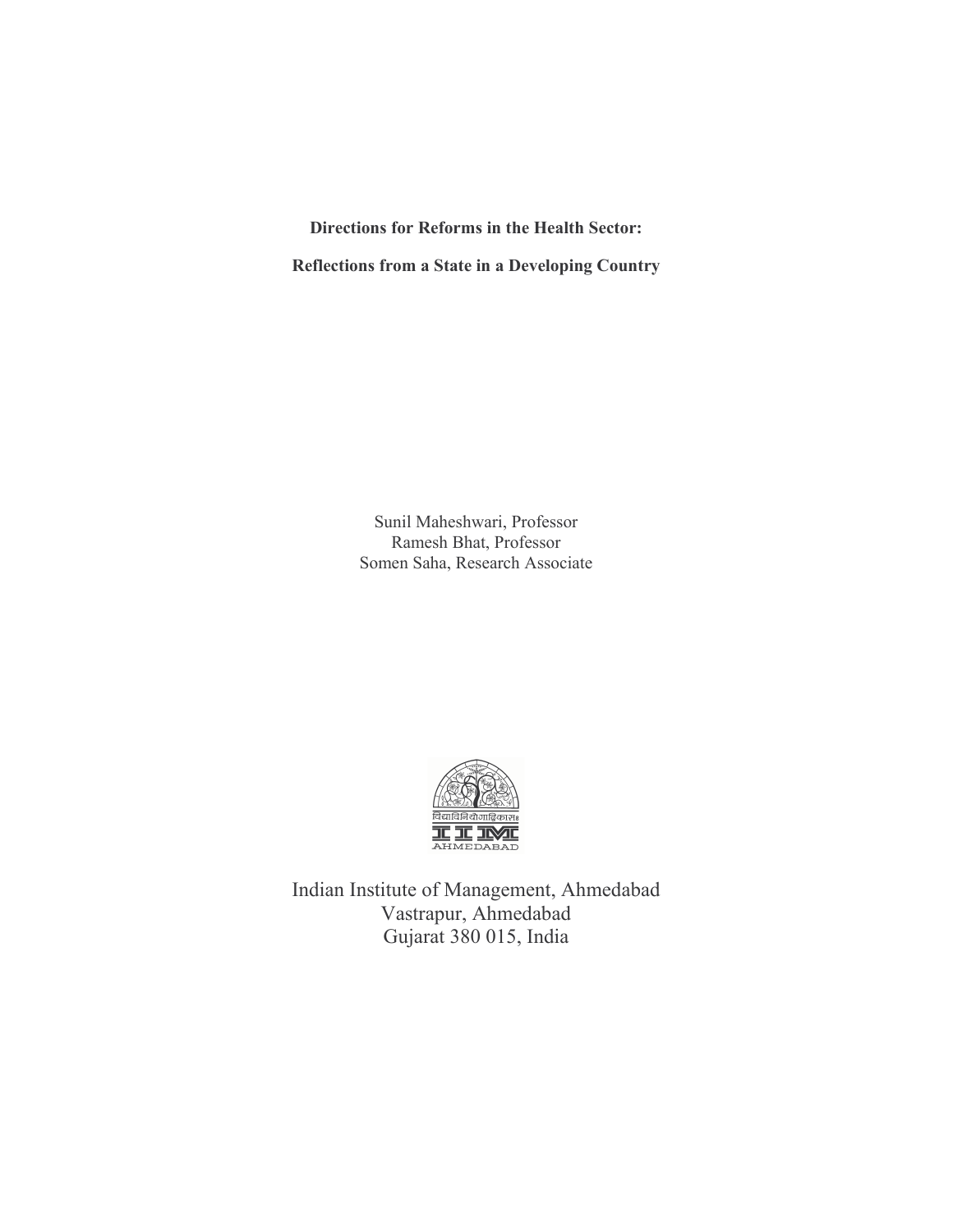## **Directions for Reforms in the Health Sector:**

### **Reflections from a State in a Developing Country**

## **Abstract**

Meeting the health care needs of population goes beyond mere budget allocations. The organisation of programmes and commitment of people working in the health sector has significant bearing on sector performance and its reform process. The reform process, among other things, intrinsically makes some fundamental assumptions: high organisational commitment of health care providers, high professional commitment of health care providers and adequate skills of health care providers. The current paper attempts to analyse the HR practices in Madhya Pradesh and its implications on commitment of the health officials. The findings of the study indicate that district health officials do not share strong emotional bond with the department which is likely to affect their willingness to take initiative. The findings suggest the need to consult senior doctors in staffing decisions in order to develop a sense of belongingness in the mind of the health officials. The study suggests investing in development of multiple strategies for the growth and career development of health professionals. The study also advocates the need for intense socialisation among health professionals to facilitate the effective implementation of reforms. Finally the study advocates the need to develop informal channels of communications and networking among various health providers.

Keywords: Commitment, Health Reform, HR Practices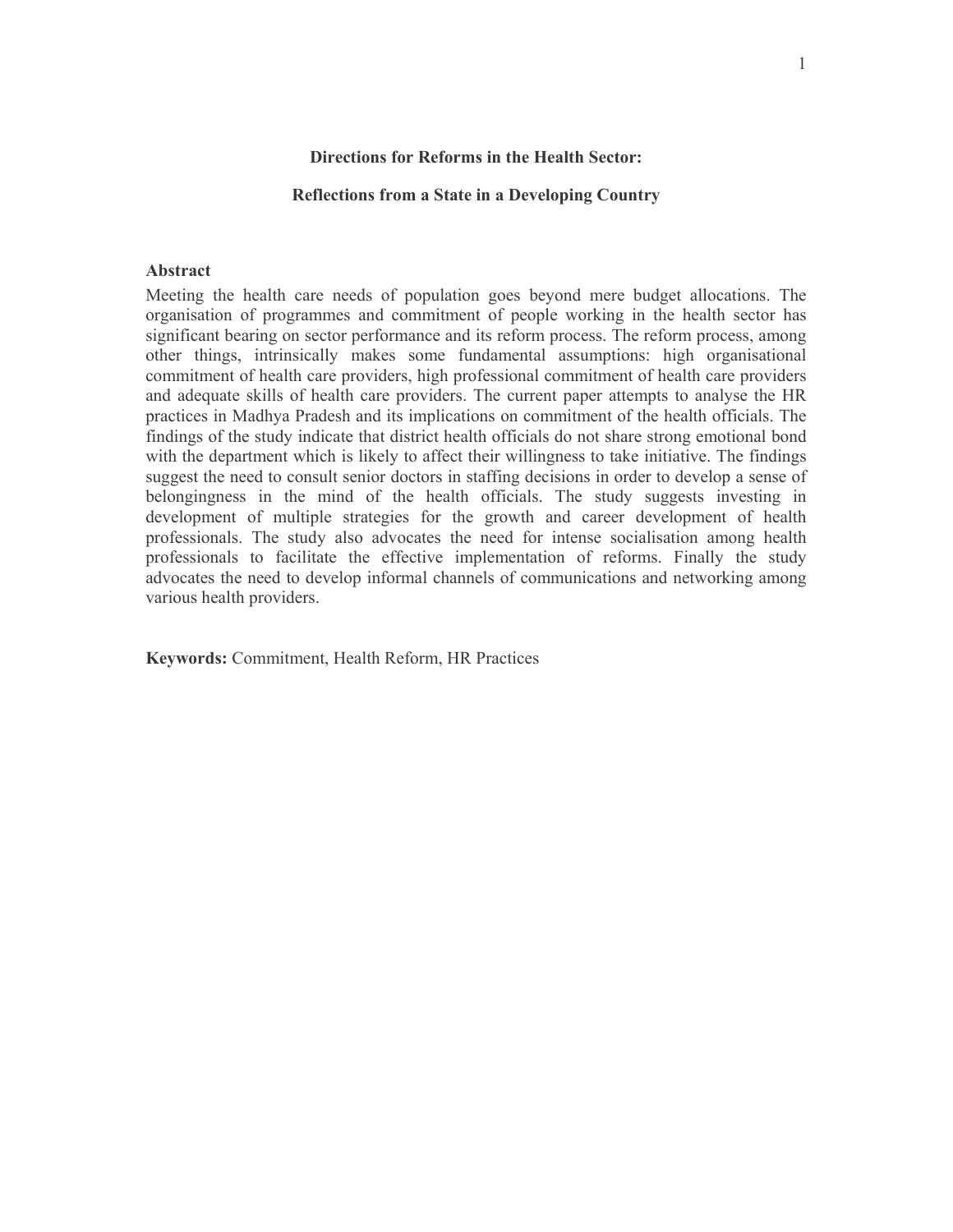## Directions for Reforms in the Health Sector:

## **Reflections from a State in a Developing Country**

### $1.$ **Introduction**

Human resources are a very important component for effective implementation of health sector programmes and therefore are an important component of sector reform agenda of any state in India. Availability of adequate funds, equipments and people to man and manage the programmes alone may not necessarily lead to successful implementation of programmes and reforms. While state governments have been successful in creating impressive networks of health facilities; however, the overall achievement of health goals has not been very impressive. Particularly in rural areas, healthcare facilities continue to experience various challenges in managing the programmes.

An examination of the development of health care facilities since Bhore committee indicates that the nature of the problem has not changed in any significant manner. There are two weaknesses in the healthcare system: lack of availability of trained health personnel in rural areas and inadequate quality of care. Often the behaviour of personnel is cited as one of the major reasons for the poor perception of health care services (Lee, 2001). Particularly in rural areas such perception drives the population to seek treatment from traditional healers or postpone treatment. Health sector reforms aimed at addressing these deficiencies have focused on making health systems responsive through local participation and autonomy. Yet one of the critical reform challenges is to ensure availability of people with adequate competencies and their commitment towards making health reform process successful.

Some fundamental assumptions of the reform process are as follows:

- $\ddot{\phantom{a}}$ high organisational commitment of healthcare providers
- high professional commitment of healthcare providers
- $\ddot{\phantom{a}}$ adequate skills of healthcare providers

These are important assumptions, as the success of health care reforms will critically depend on their validity. This paper examines the commitment and competencies of doctors working in public health facilities and its implications for health sector reform. The study was carried out in Madhya Pradesh, one of the largest states in India.

According to most recent interstate comparisons, Madhya Pradesh is one of the most backward states in India. The variations in terrain and agro climatic zones of the state have hindered development of effective state-wide service delivery systems. The delivery of effective public health services is the most daunting challenge facing Madhya Pradesh. Given the geographical vastness and sharp social, cultural and economic diversity, it is clear that substantial inputs are needed for the development of the health sector. An overview of the health services in the state is provided in Annexure 1.

### $2.$ **Literature Review**

Commitment is a multidimensional contextual construct. Organisational commitment refers to an employee's loyalty to the organisation, willingness to exert effort on behalf of the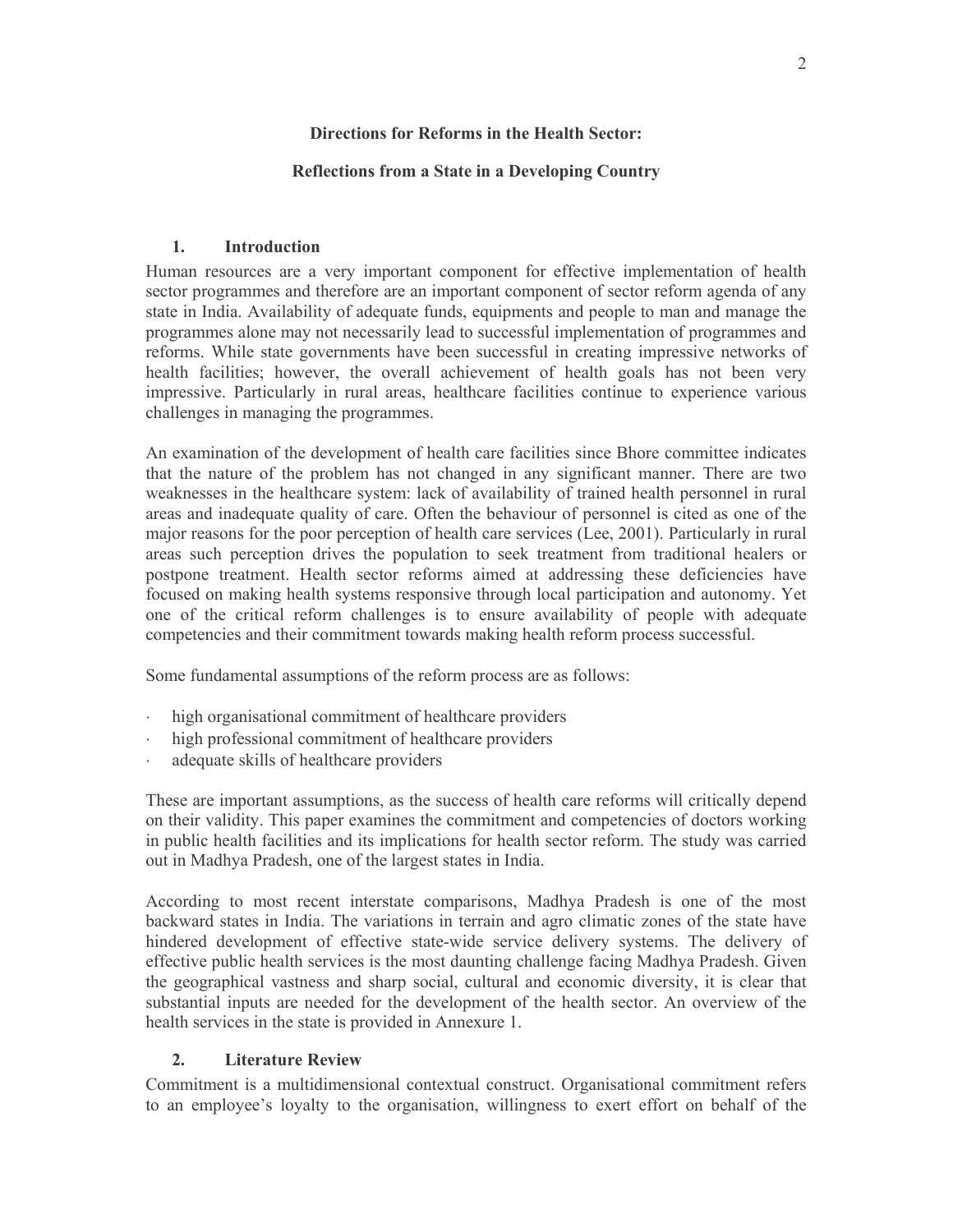organisation, degree of goal and value congruency with the organisation and desire to maintain membership (Bhat and Maheshwari 2004; Porter, Crampon, and Smith 1976; Porter, Steers, Mowday and Boulian 1974). Professional commitment refers to a professional's loyalty to the profession and willingness to exert effort to uphold the values and goals of the profession. Professionals like doctors may do well to provide healthcare out of their concern for the profession alone (Bhat and Maheshwari, 2004).

Allen and Meyer (1990) have proposed a three-component model of organisational commitment. The affective component of organisational commitment refers to employees' emotional attachment to, identification with, and involvement in the organisation. The continuance component refers to commitment based on the costs that employees associate with leaving the organisation. Finally, the normative component refers to employees' feeling of obligation to remain with the organisation. Affective, continuance and normative commitment are viewed as distinguishable components, rather than types of commitment; that is, employees can experience each of these psychological states in varying degrees. Meyer and Allen (1991) argue that common to these approaches is the view that commitment is a psychological state that (a) characterizes the employee's relationship with the organisation, and (b) has implications for decisions to continue or discontinue membership in the organisation.

The effective implementation of health services requires concern among service providers towards patients, their relatives, peers and other health service providers. Such concern facilitates team working and strengthens cooperative behaviour. Cooperative behaviour is an outcome of professional and organisational commitment (Lee 2001). Hence, quality of care in the health sector is dependent on both professional commitment and organisational commitment

Organisational commitment consistently has been found to be related to employee behaviours, such as:

- job search activities, turnover, absenteeism and, to a lesser extent, performance effectiveness (Angle and Perry 1981; Bluedorn 1982; Farrell and Rusbult 1981; Freeman, and Deena 1999; Lillian, Marsh and Mannari 1977; Morris and Sherman 1981; Porter et al. 1976; Porter et al. 1974; Steers 1977; Wasti 2003);
- attitudinal, affective, and cognitive constructs such as job satisfaction, job involvement, and job tension (Beyer and Trice 1978; Hall and Schneider 1972; Hrebiniak and Alutto 1972; Porter et al. 1974; Stevens, Stone and Porter 1976);
- characteristics of the employee's job and role, including autonomy and responsibility (Koch and Steers 1978), job variety and task identity (Steers 1977), and role conflict and ambiguity (Morris and Koch 1979; Morris and Sherman 1981).

Employees with high levels of organisational commitment provide a secure and stable workforce (Steers 1977). Owing to their high identification with the organisation, highly committed employees willingly accept the organisation's demand for better outputs (Etzioni 1975), thus assuring high levels of performance and task completion (Mowday, Porter and Dubin 1974; Van Maanen 1975). There is also evidence that employees' organisational commitment relates to other desirable outcomes such as the perception of a warm, supportive organisational climate (Fred Luthans et al. 1992). Hence, commitment leads intrinsic desire among employees to contribute better output to improved services in service sectors; it also reduces the need for external monitoring mechanisms. Committed employees need less supervision to control their behaviour. In the health sector employees are expected to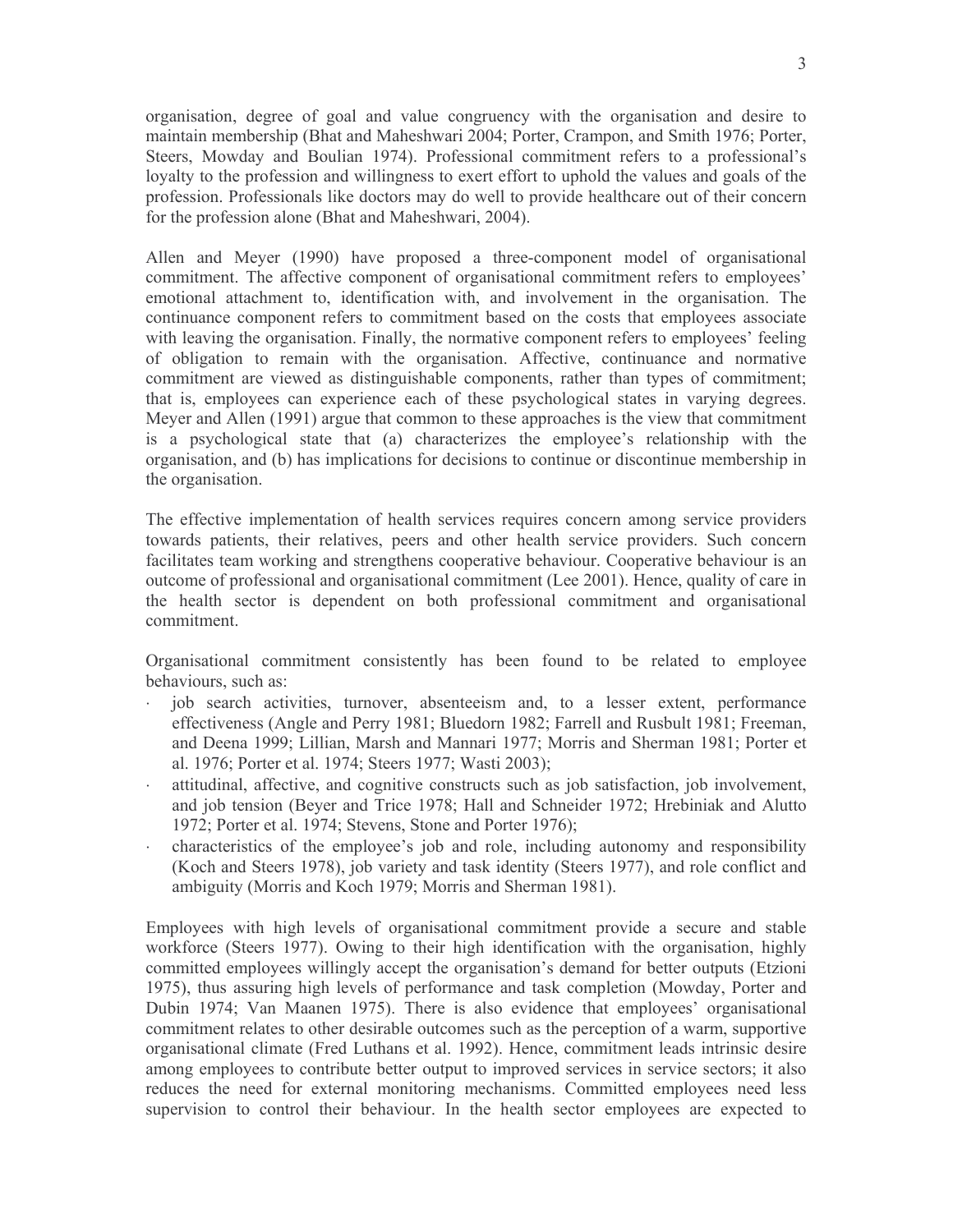strengthen organisation's image among customers through cooperative behaviour. The literature on organisational commitment portrays employees with high organisational commitment not only as highly productive (Mowday, Porter and Dubin 1974) and satisfied but also highly responsible with high civic virtue (Nico, Agnes and Martin 1999). All these are important prerequisites to ensure provision of adequate quality of health care services. Hence, the importance of commitment of employees cannot be overemphasized.

Role of Human Resource Practices in Organisation Commitment: Human resource management (HRM) practices like socialisation, hiring practices, career-oriented performance management, open job posting and job transfer practices play critical roles in building employee commitment. Through socialisation processes managers can attempt to foster better employee understanding of organisational values, norms and objectives (Pascale 1985; Van Maanen and Schein 1979), leading to identification of employees with the organisation (Jones 1986). Similarly, factors such as confirmation of pre-entry expectations (Arnold and Feldman 1982; Premack and Wanous 1985) and role clarity (Morris and Koch 1979) are important at the time of hiring employees to enhance organisational commitment.

Reward systems and forms of pay structures have their own implications on commitment. Long-term benefits and retained benefits like provident fund and pension scheme (also including employee stock options) and tenure-linked bonus are useful in eliciting continuance commitment (Klein 1987; Klein and Hall 1988; Tucker, Nock and Toscano 1989; Wetzel and Gallagher 1990). Similarly benefits like medical facilities, educational loans for children, etc. elicit affective and normative commitment

Performance appraisals that enhance job clarity (Jackson, Schlacter, and Wolfe 1995) and involve people in the process (Behrman, Bigoness, and Perreault 1981; Brown and Peterson 1994; Mowen et al, 1985; Thomas and Bretz 1994) enhance organisational commitment. Additionally, the purpose of the appraisal process also influences organisational commitment. Appraisal, aimed at developing people, is more likely to induce organisational commitment.

According to social exchange theory, perceived investment in employees' development is positively associated with affective commitment of employees. On the other hand training improves the employability of employees and thus when proper career advancement or opportunities to use the learned skills are not provided; there are higher chances that employees may quit.

Promotion and internal recruitment policies help employees to grow from within. This elicits a sense of belongingness among employees and thus, commitment, both emotionally and morally.

Research Questions: Consistent with the literature review and criticality of commitment, competencies and HR practices for reforming the health care sector, this paper examines the commitment of district level health officials in the state of Madhya Pradesh in India and its relationship with other HR practices. Accordingly, the problem statements were:

- What is status of professional commitment, organisational commitment and technical  $\mathcal{L}^{\text{max}}$ competencies of health officials in the state?
- What are the characteristics of human resource management practices in the health sector in the state?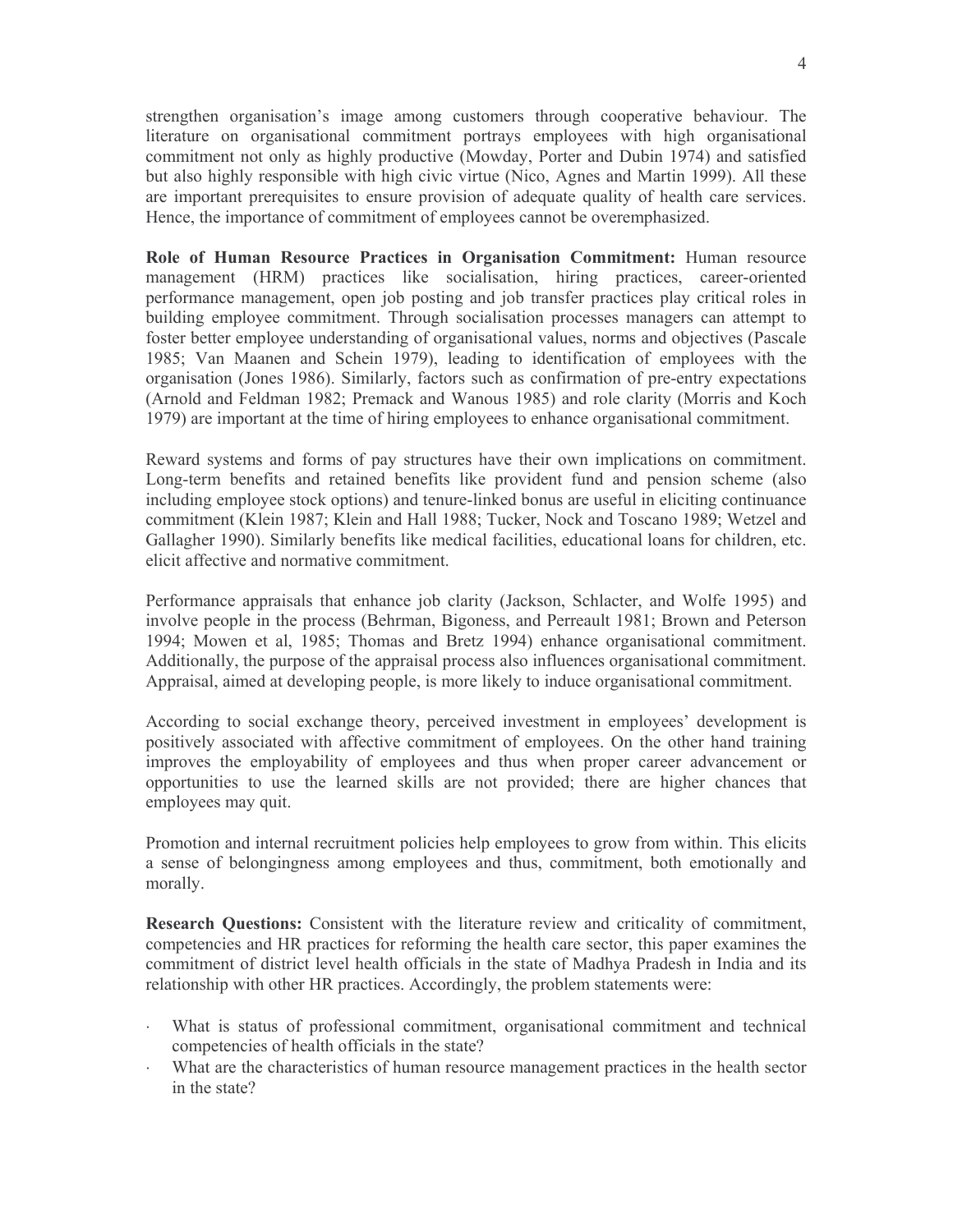How are these management practices linked with professional and organisational  $\overline{\phantom{a}}$ commitment?

Answers to these questions are critical in designing and implementing health sector reforms.

The model shown in Figure 1 was used for the study. Commitment scales were developed based on three dimensions: affective, normative and continuance (Meyers and Allen 1991).



**Figure 1: Model for the Study**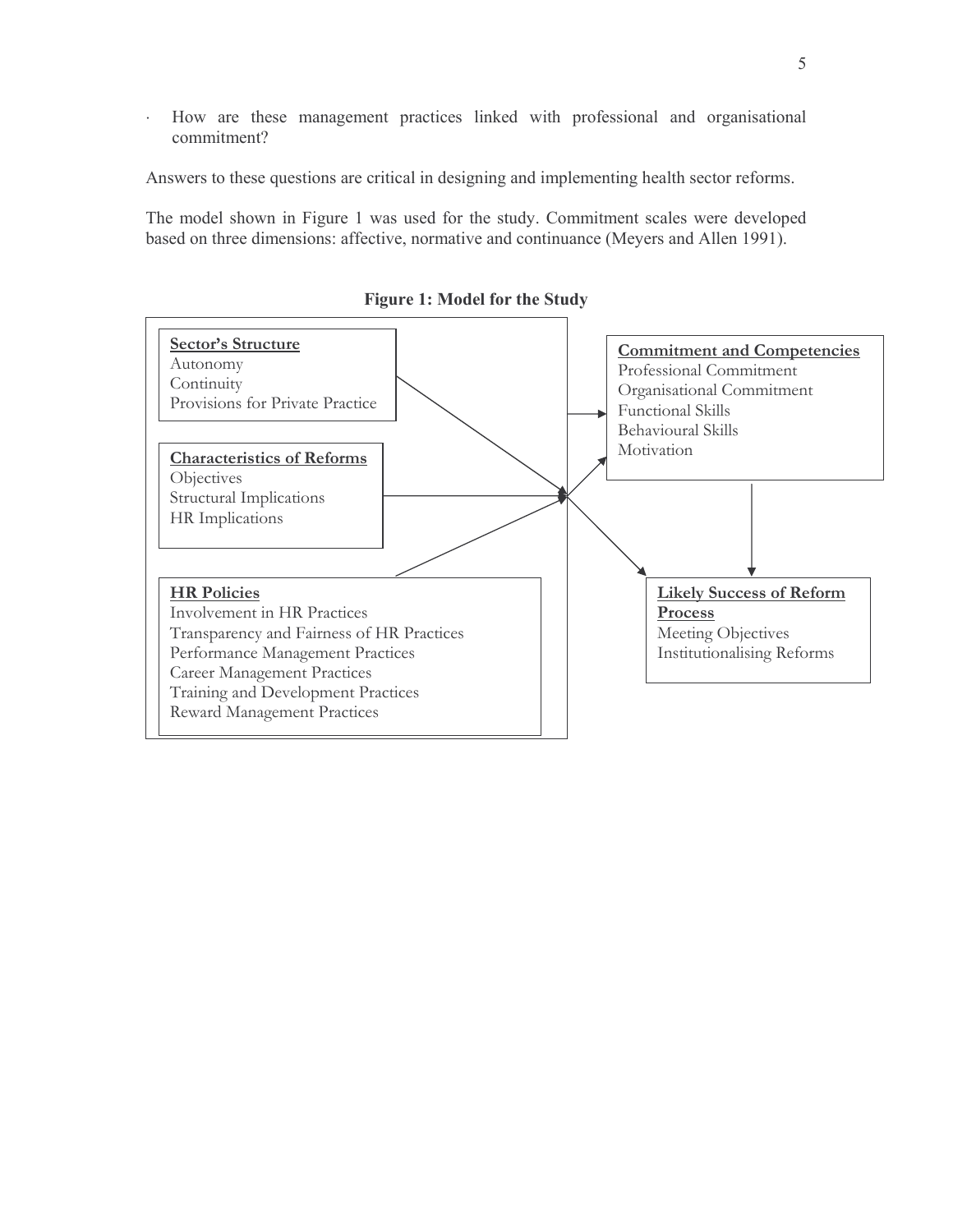### $3<sub>1</sub>$ Methodology

The study aimed at exploring HR practices in the state and their implications for commitment of health officials. Owing to the exploratory nature of the study, part of the data was collected through the qualitative route. Two rounds of focused group discussions and brainstorming were carried out with the state and district health officials to understand the factors affecting the work environment of doctors and multipurpose workers.

To measure commitment and its relationship with HR variables, a self-administered questionnaire was used. Based on one developed by Bhat and Maheshwari (2004), the questionnaire had open-ended questions to understand the issues further and Likert type questions to measure commitment and HR practices. The questionnaire included 38 variables with multiple items. The items were measured on a five-point Likert type scale. While the scales for the questionnaire were developed to measure professional and organisational commitment, technical competencies were measured through professional qualifications of doctors in the state.

The study was limited to district and state officials. It provided the strength of allowing us to study at the strategic level at the top and most crucial operational level: district. It also carries a limitation of having not studied the field units in villages and blocks.

55 district and state health officials agreed to participate in the study. However, they returned only 31 usable questionnaires. It reflects a participation of nearly one-third population of district level and higher officials in the health department of the state government. Hence, it is likely to be a true representation of the state of HR practices in the state of Madhya Pradesh.

The survey shows that health officials at the district and state level carry rich experience. Their experience in the department and age averaged 26.07 years and 54 years respectively. Experience in medical care averaged 28.67 years.

The characteristics of the sample and mean of different dimensions are provided in Annexure 2. Using factor analysis, these variables were reduced to ten orthogonal factors (see Annexure 3). These actors relate to professional growth and developmental climate, expectation from department, willingness for higher responsibility, autonomy, clarity in work environment, freedom in interaction, career growth opportunity, job security, promotional policies in department and expectation and concern about working conditions. Only 10 variables with eigen value more than 1 extracted from 38 variables were taken for the study, which shows that the variables are by and large independent. These independent variables were used for regression analysis to estimate the relationship with commitment dimensions. We used forward regression equation with the F probability of 0.05 for entry in the equation.

### 4. **Findings**

Commitment of doctors and state officials is found to be low (Table 1). In a similar study in five different organizations, the commitment score of senior level officials was found to be more than 4.2.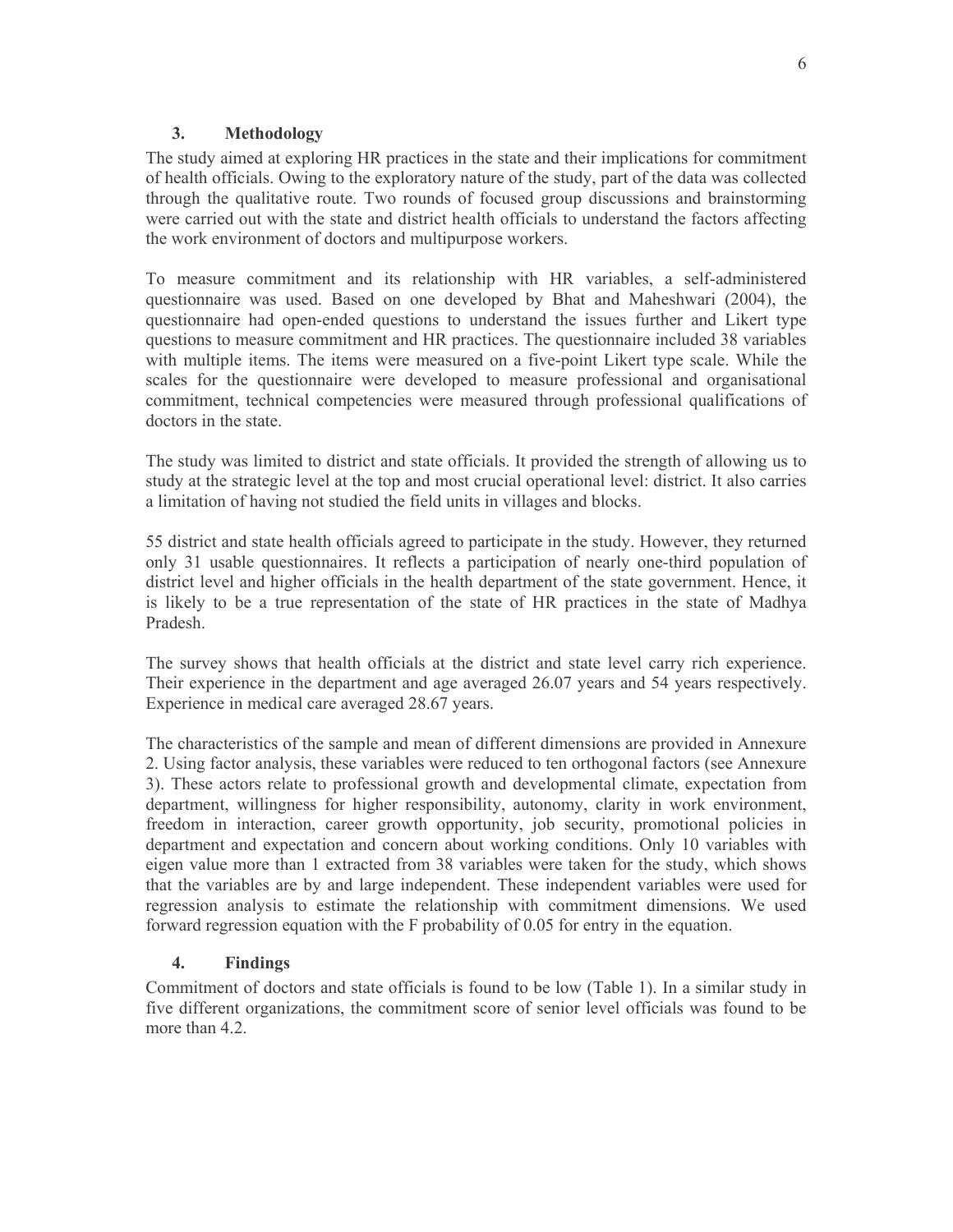| Table 1                                                             |         |    |          |                    |                   |  |  |
|---------------------------------------------------------------------|---------|----|----------|--------------------|-------------------|--|--|
| Commitment of Doctors at District and State Level to the department |         |    |          |                    |                   |  |  |
| and the profession and the differences between them (Scale: 5.00)   |         |    |          |                    |                   |  |  |
| Mean<br>Std.<br>Mean                                                |         |    |          |                    |                   |  |  |
|                                                                     | (Scale: | N  | Deviatio | <b>Differences</b> |                   |  |  |
|                                                                     | 5.0)    |    | n        |                    |                   |  |  |
| Affective commitment to the department                              | 3.65    | 31 | 0.43     | $-0.34$            | 3.28              |  |  |
| Affective commitment to profession                                  | 3.99    | 31 | 0.44     |                    |                   |  |  |
| Normative commitment to the department                              | 3.69    | 30 | 0.37     | $-0.20$            | $2.63*$           |  |  |
| Normative commitment to profession                                  | 3.89    | 31 | 0.42     |                    |                   |  |  |
| Continuance commitment to the                                       | 3 1 7   | 31 | 0.47     |                    |                   |  |  |
| department                                                          |         |    |          | $-0.37$            | 3.87 <sup>*</sup> |  |  |
| Continuance commitment to profession                                | 3.54    | 31 | 0.53     |                    |                   |  |  |
| * statistically significant at 5 per cent level.                    |         |    |          |                    |                   |  |  |

Table 1 shows that commitment of doctors at district and state level is significantly higher towards their profession than towards their department (organisation). Higher commitment to their profession drives doctors to execute their professional responsibilities even if their commitment to their departments is lower.

Affective organisational commitment is found to range from 3.22 to 4.08 (mean: 3.65). This and normative commitment of 3.69 indicate that district health officials do not share strong emotional bond with the department. Their identity with the department is weak. Consequently, doctors and state officials are unlikely to take many proactive actions and suggest useful ideas. Their willingness to take initiatives is also likely to be restricted. This also indicates possible lack of cooperative behaviour to encourage and sensitize interdependencies in the department.

As any reform process in the health sector that seeks high involvement of doctors is unlikely to succeed unless the issues relating to affective and normative commitment are taken care of. To understand the actions that could lead to improved organisational commitment, regression analysis was done. The regression equation of affective commitment with HR practice variables provided the results given in Table 2.

The results presented in Table 2 indicate that reform initiatives which ensure adequate advantage to the development climate of the department are more likely to succeed. Reforms to develop healthy relationship between superiors and subordinates and greater consultation of senior doctors in staffing practices would enhance their commitment to the organization and thus organisational performance and success of the reform process.

Doctors who have served longer tenure in clinical setting show lower affective organisational commitment. This is a strong indicator that the current HR practices in the department are causing frustration among doctors who are getting lesser committed with time. The concerns of development, involvement in decision making and interpersonal relations should be addressed on a priority basis.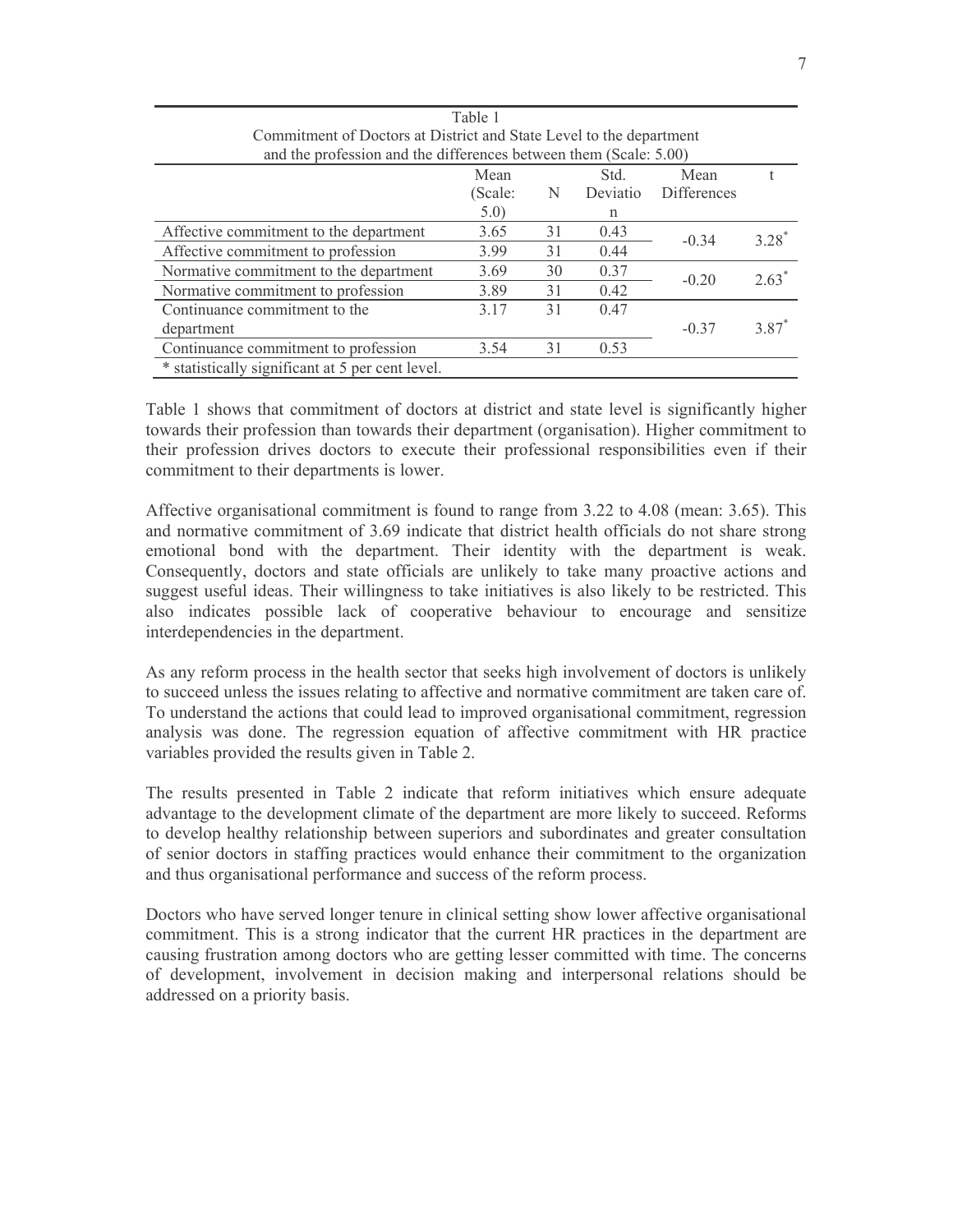| Table 2                                                                               |                              |      |  |  |  |
|---------------------------------------------------------------------------------------|------------------------------|------|--|--|--|
| Dependent Variable: Affective Organisational Commitment (Adjusted R square $= 0.48$ ) |                              |      |  |  |  |
|                                                                                       | Significance<br>Standardised |      |  |  |  |
|                                                                                       | coefficient                  |      |  |  |  |
| Constant                                                                              |                              | 0.00 |  |  |  |
| Professional competency development                                                   | 0.43                         | 0.00 |  |  |  |
| Relationship with superiors                                                           | 0.37                         | 0.00 |  |  |  |
| Experience in profession                                                              | $-0.16$                      | 0.04 |  |  |  |
| Reward performance relationship                                                       | $-0.38$                      | 0.00 |  |  |  |
| Support for growth and development                                                    | 0.26                         | 0.00 |  |  |  |
| Job clarity                                                                           | 0.14                         | 0.02 |  |  |  |
| Fairness in transfer                                                                  | $-0.41$                      | 0.00 |  |  |  |
| Consultation in planning                                                              | 0.21                         | 0.01 |  |  |  |
| Consultation in posting                                                               | 0.22                         | 0.02 |  |  |  |

The results also indicate a negative relationship of organisational commitment with fairness in transfer. Fairness is associated with rule and procedure oriented decision making. Hence, bureaucratic organizations show highest concern for fairness. The doctors do not want a bureaucratic pattern of staffing decisions. They do not expect postings and transfer to be strictly according to rules. They prefer decisions that are situation-specific, considering skills and other such subjective factors. The department has to examine its decision making to make it more organic than bureaucratic.

On a similar pattern the regression results (Table 3) of normative organisational commitment indicate influence of support for growth and development. Promotion policy in the department and career growth opportunities highly improve normative and continuance commitment. The state will have to develop multiple strategies for the growth and development of health professionals.

| Table 3                                             |              |              |
|-----------------------------------------------------|--------------|--------------|
| <b>Dependent Variable: Normative Organisational</b> | Standardised | Significance |
| Commitment (Adjusted R square $= 0.41$ )            | coefficients |              |
| Constant                                            |              | 0.00         |
| <b>Job Clarity</b>                                  | $-0.29$      | 0.00         |
| Consultation in posting                             | $-0.52$      | 0.00         |
| Support for growth and development                  | 0.35         | 0.00         |
| Experience in profession                            | $-0.22$      | 0.00         |
| Reward performance relationship                     | 0.18         | 0.01         |
| <b>Dependent Variable: Continuance Commitment</b>   |              |              |
| to Department (Adjusted R square $= 0.42$ )         |              |              |
| Constant                                            |              | 0.00         |
| Support for growth and development                  | 0.48         | 0.00         |
| Reward performance relationship                     | $-0.54$      | 0.00         |
| Fairness in promotion                               | 0.34         | 0.00         |
| Consultation in planning                            | 0.38         | 0.00         |
| Fairness in transfer                                | $-0.28$      | 0.00         |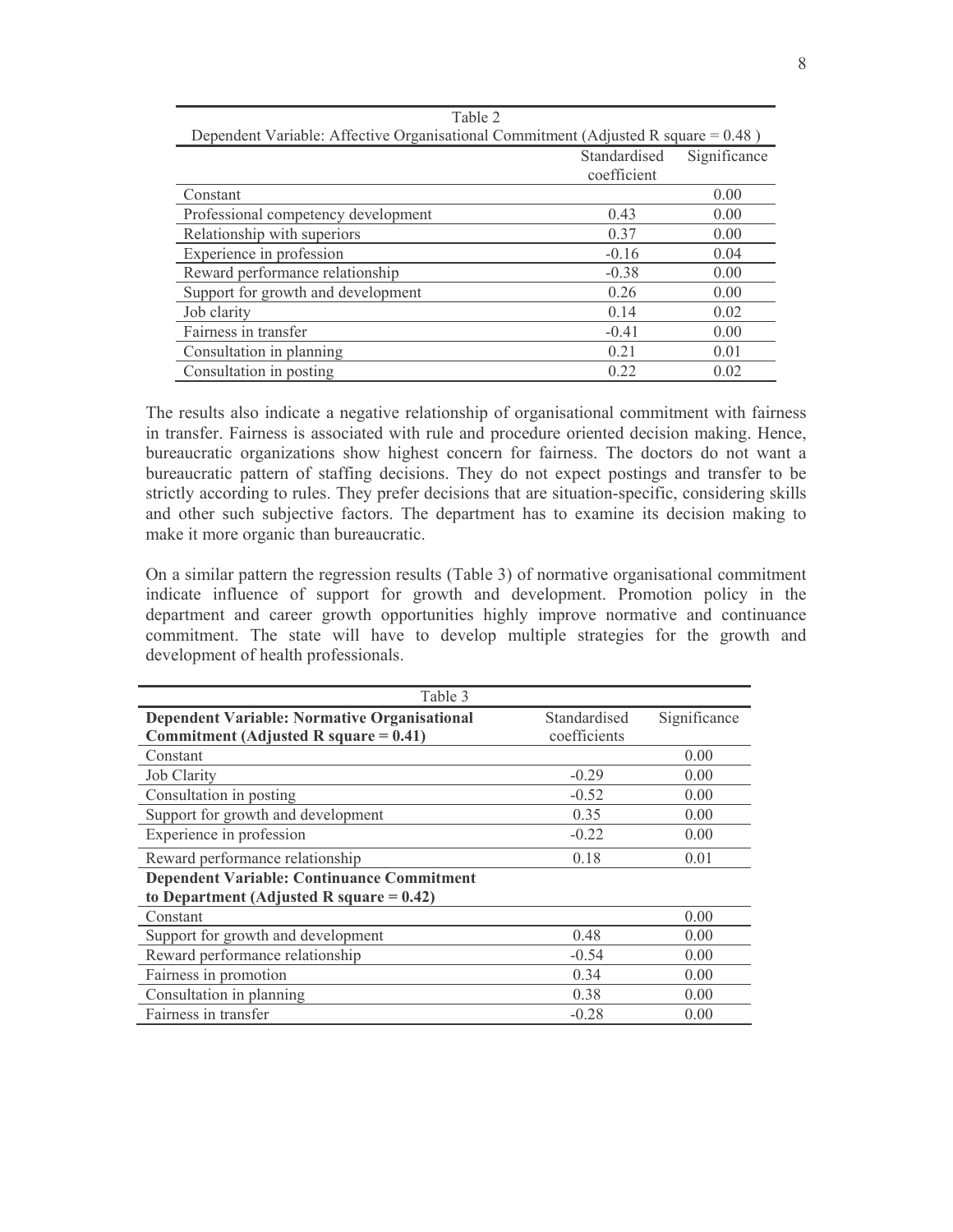## **Professional skills**

Professional qualifications of senior doctors in the state are high. More than three-fourth of doctors are postgraduates with specialisation in different fields. This is also likely to have contributed to their professional commitment. However, visits to different health care facilities indicated that professionally qualified doctors frequently are not able to utilise their technical capabilities owing to lack of infrastructure. We found instances when an orthopaedic surgeon placed at a primary health centre that had little chance of getting accident cases and the facility having no provision for emergency services and surgery. Such staffing practices lead to erosion of professional competencies.

Growth of professional competencies is found to be positively related to intrinsic desire among doctors for assuming higher responsibilities and work-role. It strongly suggests that professional development positively contributes to engagement in pro-social organisational behaviour. Policy makers should, therefore, provide reasonable training opportunities for employees and help in their growth and development along with other developmental HR practices.

#### $5.$ **Findings: Sector Design and Work Environment Implications**

Structural arrangements of the sector and developmental HR practices can lead to required service capability in the health sector. Based on the findings, the following elements of structural design need immediate attention of policy makers.

## **Technical support from colleagues and superiors**

Cooperation from superiors and colleagues enhances the affective organisational commitment of professionals. There is mixed evidence of cooperation among colleagues and superiors. Freedom to interact with superiors is low (the score is 3.02). Prevailing high concern for status and hierarchy in the department prevents even professionals like doctors from sharing healthcare-related issues openly and supporting each other.

In the state, the government and private health service providers co-exist. Doctors in the government health service are also allowed private practice. It instigates competition among doctors to enhance their professional interests. This suggests that additional efforts would be required to develop strong cooperative and collaborating work culture among the doctors. Extensive socialisation to indoctrinate professional values and intended departmental culture should be taken up by the department to help doctors cooperate and collaborate with each other. Such value based socialization mechanisms have been found to strengthen strong coordination and control mechanisms in many large organisations (Maheshwari 1997). Socialisation mechanisms significantly enhance the commitment of people. It is suggested that district level forums could be created where all service providers interact at least once a month to facilitate effective implementation of reforms.

## Roles, responsibilities and structural rigidities

Role clarity provides mixed evidence for its implications for commitment of doctors. It primarily owes to three different roles that are performed by doctors. These are regulating and monitoring, provision of healthcare services and facilitating and coordinating provision of services (Bhat and Maheshwari, 2004). The three roles require different behavioural patterns. These are summarised in Table 4.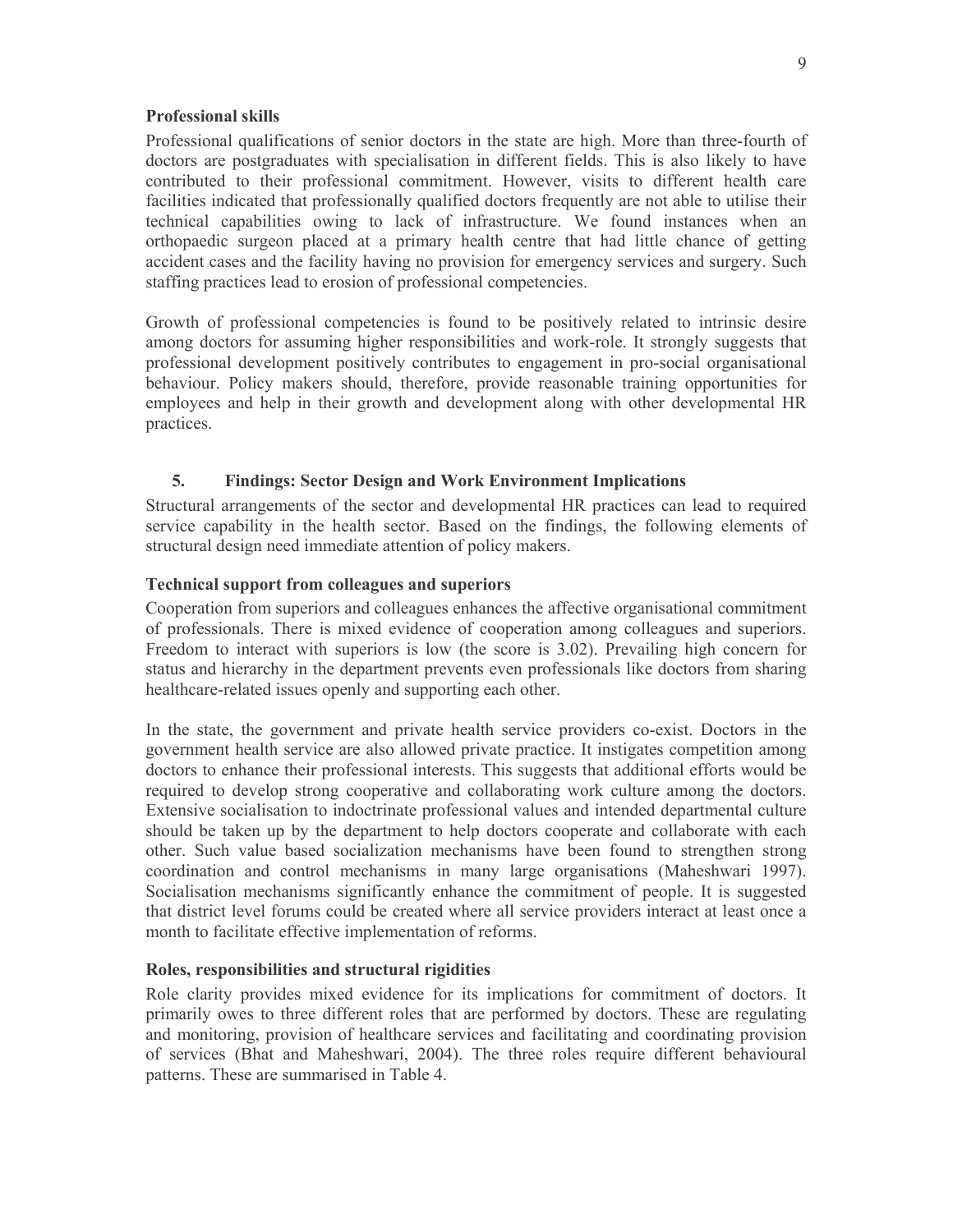| Table 4                                           |                                                                                                                                       |                                                                                                         |                                                                                            |  |  |  |
|---------------------------------------------------|---------------------------------------------------------------------------------------------------------------------------------------|---------------------------------------------------------------------------------------------------------|--------------------------------------------------------------------------------------------|--|--|--|
| Roles and responsibilities in Health Sector       |                                                                                                                                       |                                                                                                         |                                                                                            |  |  |  |
| <b>Activities</b>                                 | <b>Regulation</b>                                                                                                                     | <b>Service Delivery</b>                                                                                 | <b>Facilitating the</b><br><b>Services</b>                                                 |  |  |  |
| Goals and<br>objectives                           | Implementing the laws<br>and standards to protect<br>the health of people<br>like laws related to<br>adulteration of food<br>articles | Caring the patient                                                                                      | Coordinating between<br>personnel responsible for<br>different health schemes              |  |  |  |
| Expected<br>behaviour                             | · Authority driven<br>$\cdot$ Top-down<br>communication<br>· Paternalistic<br>Bureaucratic<br>behaviour                               | · Influence driven<br>· Bottom-up<br>communication<br>· Benevolent leadership<br>· Pro-social behaviour | · Coordinating abilities<br>Both-way<br>$\bullet$<br>communication<br>· Customer sensitive |  |  |  |
| Supportive<br>structure                           | · Centralised decision-<br>making<br>High power distance<br>between different<br>levels<br>· Long hierarchy                           | Empowerment at lower<br>levels<br>· Low power distance<br>between different levels<br>· Short hierarchy | Democratic decision-<br>making<br>Equitable power<br>distribution<br>Medium hierarchy<br>٠ |  |  |  |
| Assumptions<br>behind the<br>structural<br>design | · Do not trust people<br>unless proved worthy<br>of that<br>· Do not leave things to<br>chance                                        | Trust people unless<br>proved unworthy of that                                                          | $\cdot$ Neither trust not<br>mistrust, be open to<br>examination every<br>time.            |  |  |  |

Source: Bhat and Maheshwari, 2004

The three different roles of district health officials require three different patterns of behaviour. In order to perform these roles effectively, health administrators would need significant flexibility in decision making, autonomy and empowerment. Empowerment would also enable higher commitment. However, currently the health care system is organised to serve the regulatory functions alone. It is characterised by operating islands without smooth communication between them and very rigid hierarchy (Bhat and Maheshwari 2004). Coordination and communication between centre, state, district, sub-division, blocks, sectors and villages is low. There is highly unpredictable resource flows, high variability in performance and inconsistent practices in the operating units. Further the health system is fragmented owing to lack of integrating mechanisms between health, family welfare and other programmes.

Referral system requires a network of sustained relationships focused on to work out problems as they arise and linked by informal channels of communication and networking. At the micro level healthcare providers need to connect, communicate, and collaborate through a web of interrelated informal networks. Tight structural arrangements and various rigidities fail to facilitate such communication required to provide adequate care.

Structural rigidities and discontinuities have led to mechanistic systems of decision-making in the health sector. Inflexible decision-making makes the system less responsive to the needs of the health care sector. Further, over the years decision making to a large extent has become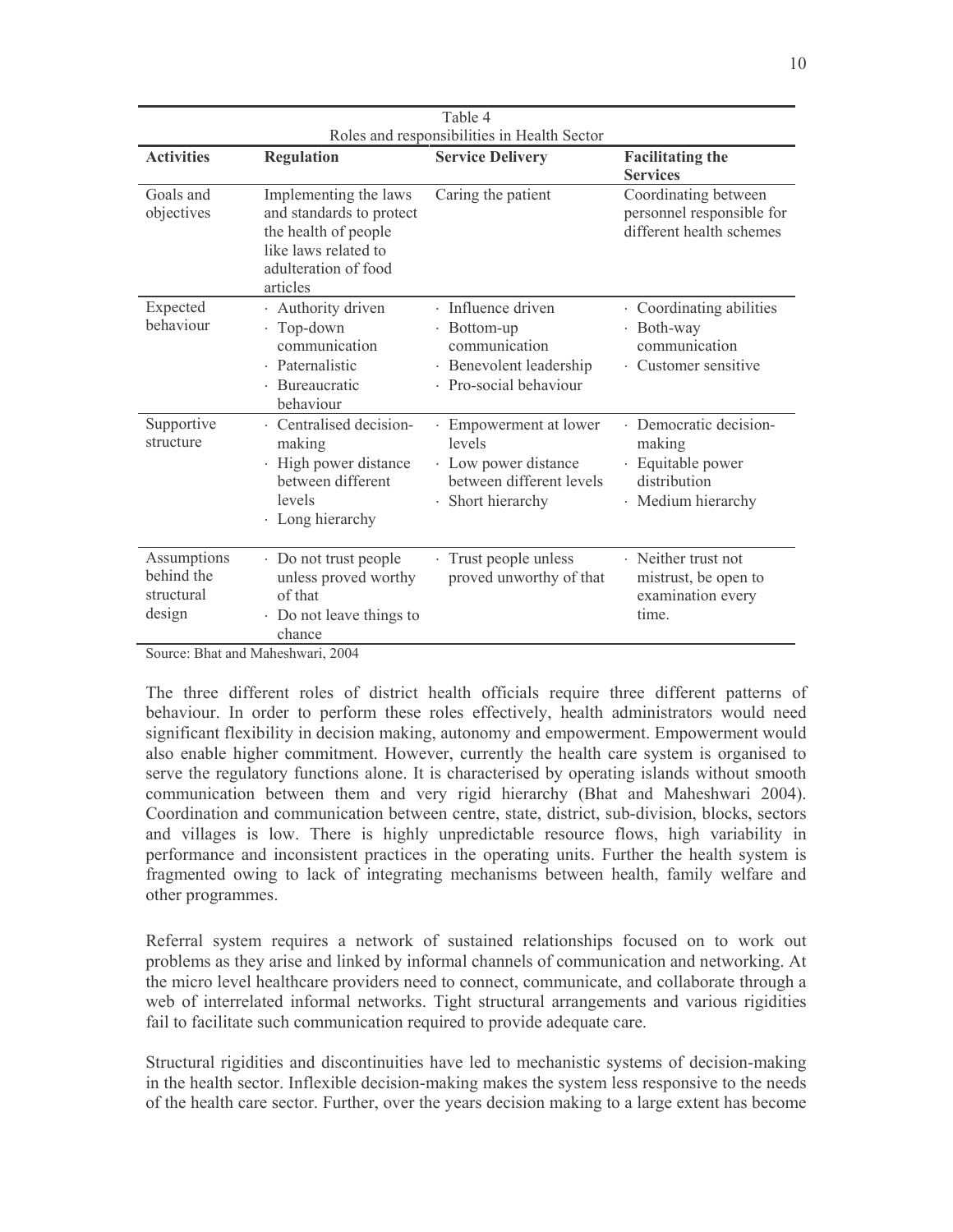highly centralised. Centralised decision-making has seriously affected the creativity and commitment among health care providers in the system. This is reflected in low empowerment (see Annexure 2).

## **Staffing in health sector**

The most striking feature of staffing is the high desire (score: 4.00) among health officials for consultation in staffing decisions (Table 5). They want to be consulted whenever an employee is posted in their department. However, the intensity of consultation is substantially low (2.92 in human resource planning). Similarly health officials view unfair practices and lack of transparency in selection process and staffing decisions (score: 2.5). Similar findings were noted in a study of Human Resource Issues for Health sector in the state of Chattisgarh (Bhat and Maheshwari 2004).

| Table 5                                |               |                  |
|----------------------------------------|---------------|------------------|
| <b>Staffing Practices</b>              |               |                  |
| <b>Staffing Practices</b>              | Mean          | Std.             |
|                                        | (Scale: 5.00) | <b>Deviation</b> |
| Consultation in planning               | 2.92          | 1.28             |
| Importance of consultation in planning | 4.00          | 0.74             |
| Fairness in transfer                   | 2.56          | 1.10             |
| Transparency in selection              | 2.81          | 0.82             |
| Fairness in staffing decision          | 2.52          | 0.65             |

Participation in human resource planning and staffing develops a sense of understanding and belongingness. The department can secure commitment of their staff by involving them in human resource planning.

Since decision-making in the state is highly centralised, staffing decisions are influenced more by political and administrative concerns than field requirements. This is reflected in extremely low perception of fairness in staffing decisions (score: 2.52).

# **Professional Growth and Career Development**

Professional growth and career development opportunities have a great impact on the commitment of doctors. Opportunities for career growth are extremely low in the state (2.88), signifying that doctors perceive virtual stagnant careers. Simultaneously promotions in the state are also not perceived to be fair (2.40).

Health officials believe low to moderate concern for professional competency development (2.71) in the department leading to lowering of commitment and frustration. Similarly, expectations on professional competency development are not being met adequately through CME. This is a reflection of the need for efforts to upgrade skills and competency of health officials to enhance affective organisational commitment.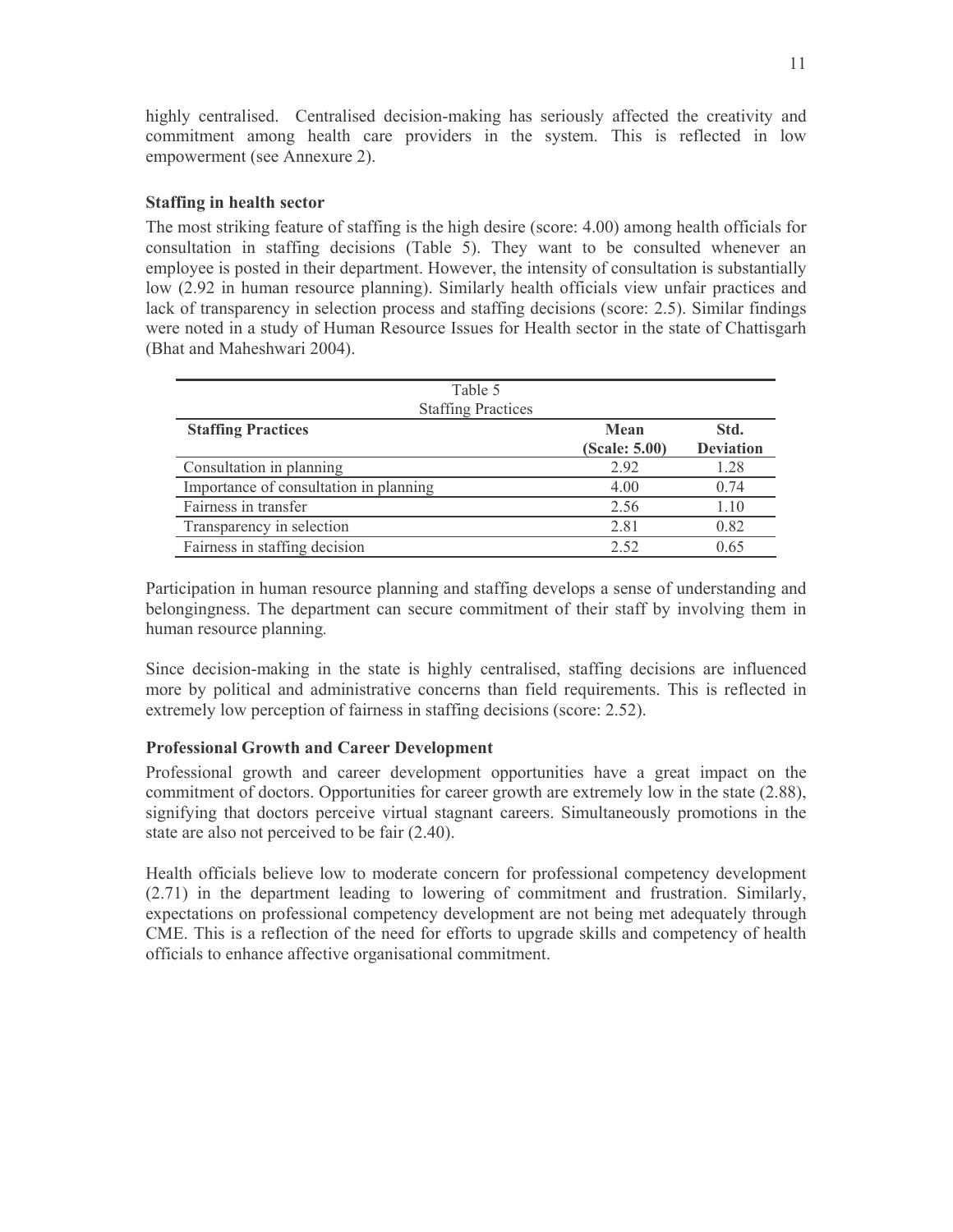| Table 6                                             |               |                  |  |  |  |  |
|-----------------------------------------------------|---------------|------------------|--|--|--|--|
| Career Management and Professional Growth Practices |               |                  |  |  |  |  |
| Mean<br>Std.                                        |               |                  |  |  |  |  |
| <b>Career Management Practices</b>                  | (Scale: 5.00) | <b>Deviation</b> |  |  |  |  |
| Opportunities for CME                               | 2.85          | 0.76             |  |  |  |  |
| Support for growth and development                  | 2.88          | 0.86             |  |  |  |  |
| Seniority based promotion                           | 3.42          | 0.95             |  |  |  |  |
| Fairness in promotion                               | 2.40          | 0.73             |  |  |  |  |
| Professional competency development                 | 2.71          | 0.73             |  |  |  |  |
| Linkage to seniority based promotion                | 3 2 3         | 0.96             |  |  |  |  |

## **Reward Policies**

Doctors perceive that there is no relationship between performance and rewards. Hence, the motivation to perform is low. Rewards do not motivate doctors owing to low perception of fairness and equity. The low scores also adversely affect the accountability of doctors. This finally leads to sub-optimal performance.

| Table 7                              |               |                  |
|--------------------------------------|---------------|------------------|
| Reward Policies and Practices        |               |                  |
|                                      | Mean          | Std.             |
| <b>Reward Policies and Practices</b> | (Scale: 5.00) | <b>Deviation</b> |
| Motivation to perform                | 2.65          | 0.67             |
| Reward performance relationship      | 2.14          |                  |

#### 6. **Findings: Human Resource Management Issues**

To understand the various human resource issues at district and state officials in the department, we conducted focus group discussion and brainstorming sessions with the health officials. The discussions revealed several issues at the level of district and state medical officers.

**Transfer and Postings:** Transfer is one of the major concerns among the medical officers. Though there is a transfer policy, its implementation is affected by political and other interferences. There is a strong demand to make the system free from political and other undue interferences. A strong policy and laid down practices and above all a strong political commitment and enabling environment can make the system work better.

**Career Issues:** There is lack of incentives for medical officers to work in rural areas. The reasons for reluctance to work (and stay) in rural areas emanates not only from physical hardships but also from professional isolation. Basic amenities like water and electricity are not adequate in rural areas. Employment opportunities for spouses and educational opportunities for dependent family members are limited. The scope for professional growth through continued medical education, interaction with subject experts, etc. is limited. These push factors drive people away from rural settings.

Staff Motivation: The department should invest in enhancing motivation of staff posted in rural areas through monetary and non-monetary measures. Group residence could be provided so as to promote socialisation among the medical community as well as other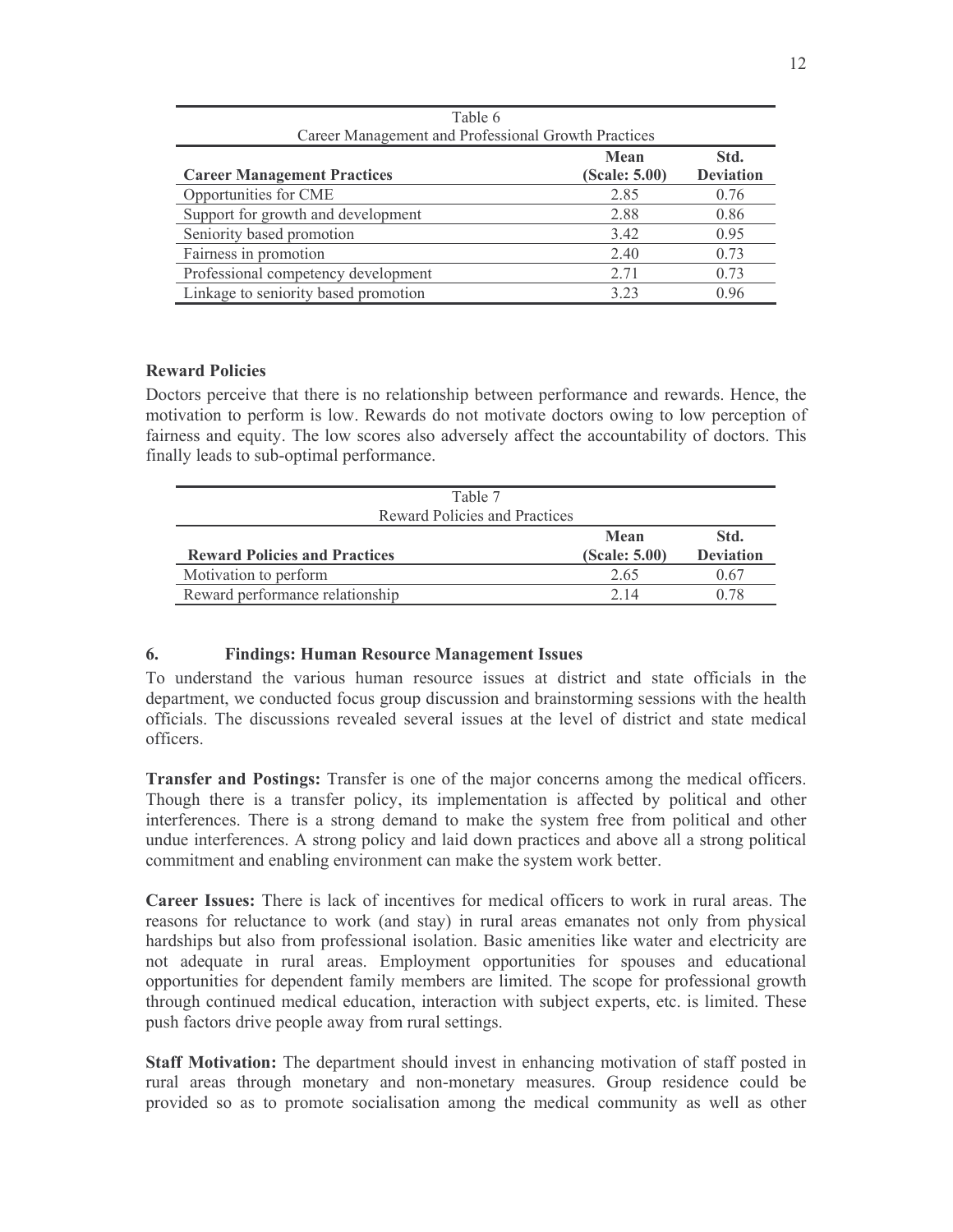government officials working in the rural areas. Recreational facilities will augment motivation for working in rural areas. Wards of medical officers can have special quotas in public, private and autonomous institutions in difficult areas.

Medical officers give lot of importance to continuous medical education and they fear losing their professional competency in rural postings. This calls for special measures for professional competency development of medical officers. Sponsorships to attend conferences/workshops may be a good incentive. In addition to staffing in rural areas, there are concerns relating to career growth in the department. Practices for promotion are not often in cognition with experience in the department.

#### 7. **Implications for Reform Process**

The commitment of people working in the health sector would have significant implications for any sector reform process. This study suggests that the sector faces a number of human resource challenges to ensure the professional and organisational commitment of officials. Meeting the health care needs of the population perhaps goes beyond mere budget allocations. Given the growing complexities and challenges the health sector faces, reforms in this sector are inevitable. Reforms generally focus on making the health system responsive through higher allocations and strengthening financial systems, ensuring local participation and public-private partnerships, and autonomy of health facilities. Inter alia it is through these reforms that deficiencies in the health sector can be addressed. The reform process is also likely to help in developing strategies that ensure effectiveness and efficiency of resource use. However, the reform process makes some fundamental assumptions about the intrinsic organisational and professional commitment and availability of skilled and competent health care professional. Since development-oriented human resource practices are powerful tools that commit health professionals to enhance the quality of care, we believe that health sector reforms should concentrate on human resource issues and practices more than ever before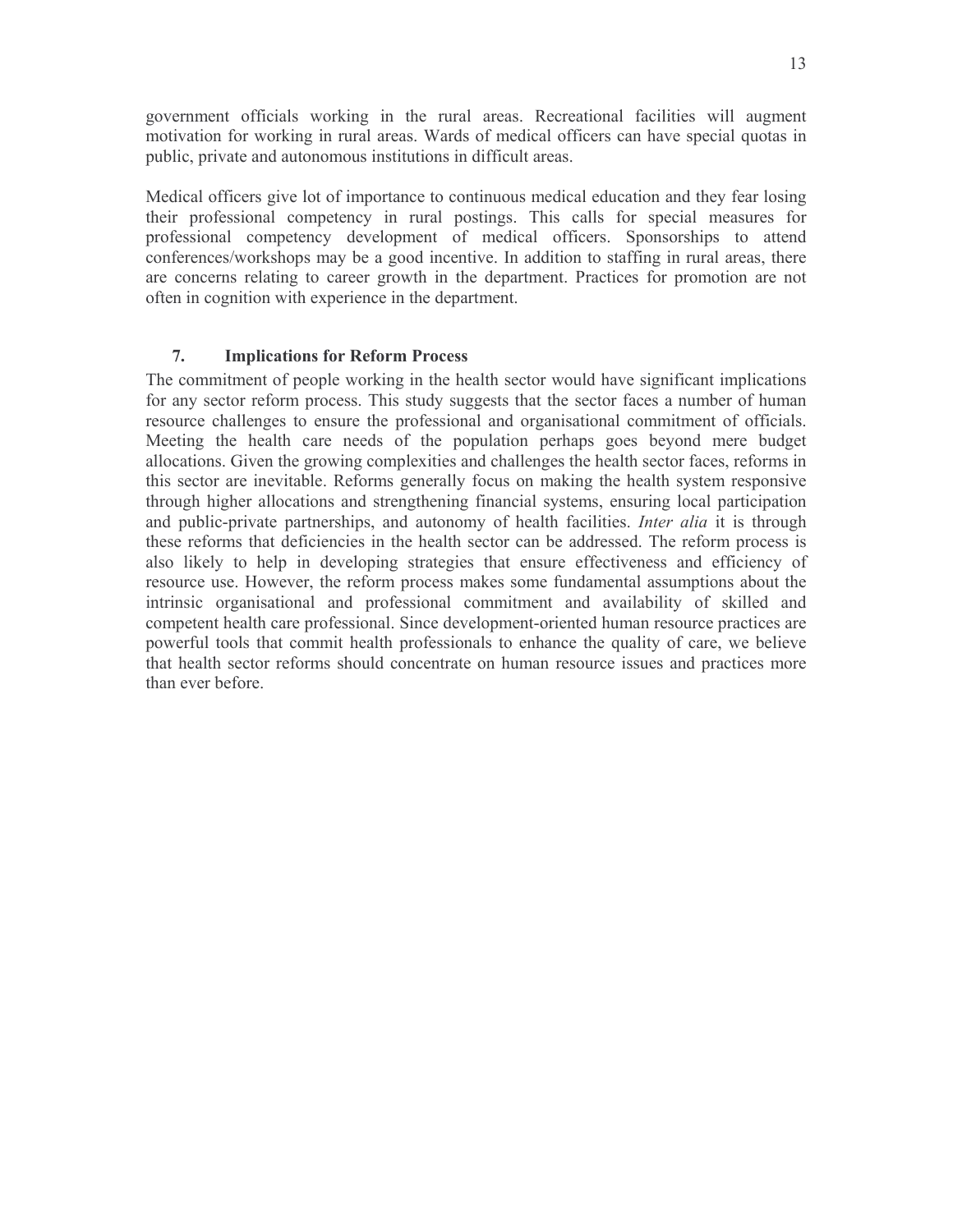## **Annexure 1**

### **Profile of Madhya Pradesh**

Madhya Pradesh, in its present form, came into existence on November 1, 2000, following its bifurcation to create a new state of Chhattisgarh. The undivided Madhya Pradesh was founded on November 1, 1956. The state comprises 45 districts and 313 community development blocks and occupies 308,000 square kilometre area. The population of Madhya Pradesh as of March, 2001 was 60.4 million (2001 Census), the rural to urban ratio being approximately 73:27. Scheduled castes and scheduled tribes account for 15.4 and 19.9 per cent respectively of the population. In terms of population it holds the seventh position among states and union territories in the country and comprises 5.88 per cent of the population of India. The sex ratio (females per thousand males) is 920. Literacy in the State is 64.11 per cent (2001 census). There are 36 district hospitals, 57 urban civil hospitals, 229 community health centres, 1194 primary health centres and 8835 subhealth centres. Delivery of effective public health services is the most daunting challenge facing Madhya Pradesh, as it ranks at the bottom of the national average. The state ranks 30 in the human poverty Index (out of 32) and 25 in the gender disparity index (out of 32). Health services are primarily provided by the public sector; the private sector is small and is confined mostly to big towns and cities.

| <b>Key Indicators of the State</b> |                           |
|------------------------------------|---------------------------|
| Population                         | 6,03,85,118 (Census 2001) |
| Males                              | 3, 14, 56, 873 (52.09 %)  |
| Females                            | 2,89,28,245 (47.91 %)     |
| <b>Scheduled Tribes</b>            | 96,82,000 (19.94 %)       |
| <b>Scheduled Castes</b>            | 74,78,000 (15.40 %)       |
| Area (in sq. km.)                  | 308,000                   |
| <b>Revenue Divisions</b>           | 9                         |
| <b>Districts</b>                   | 45                        |
| Literacy                           | 64.11 %                   |
| Male                               | 76.80 %                   |
| Female                             | 50.28 %                   |
| Male-Female Ratio                  | 1000:933                  |
|                                    |                           |
| Vital Health Indicators            |                           |
| Birth Rate (2002)                  | 30.3                      |
| Death Rate (2002)                  | 9.7                       |
| IMR (2002)                         | 85                        |
| MMR (1997)                         | 498                       |
| TFR (1999)                         | 3.9                       |
|                                    |                           |
| Infrastructure                     |                           |
| District Hospitals                 | 36                        |
| Urban Civil Hospitals              | 57                        |
| <b>Community Health Centres</b>    | 229                       |
| Primary Health Centres             | 1194                      |
| <b>Sub Health Centres</b>          | 8835                      |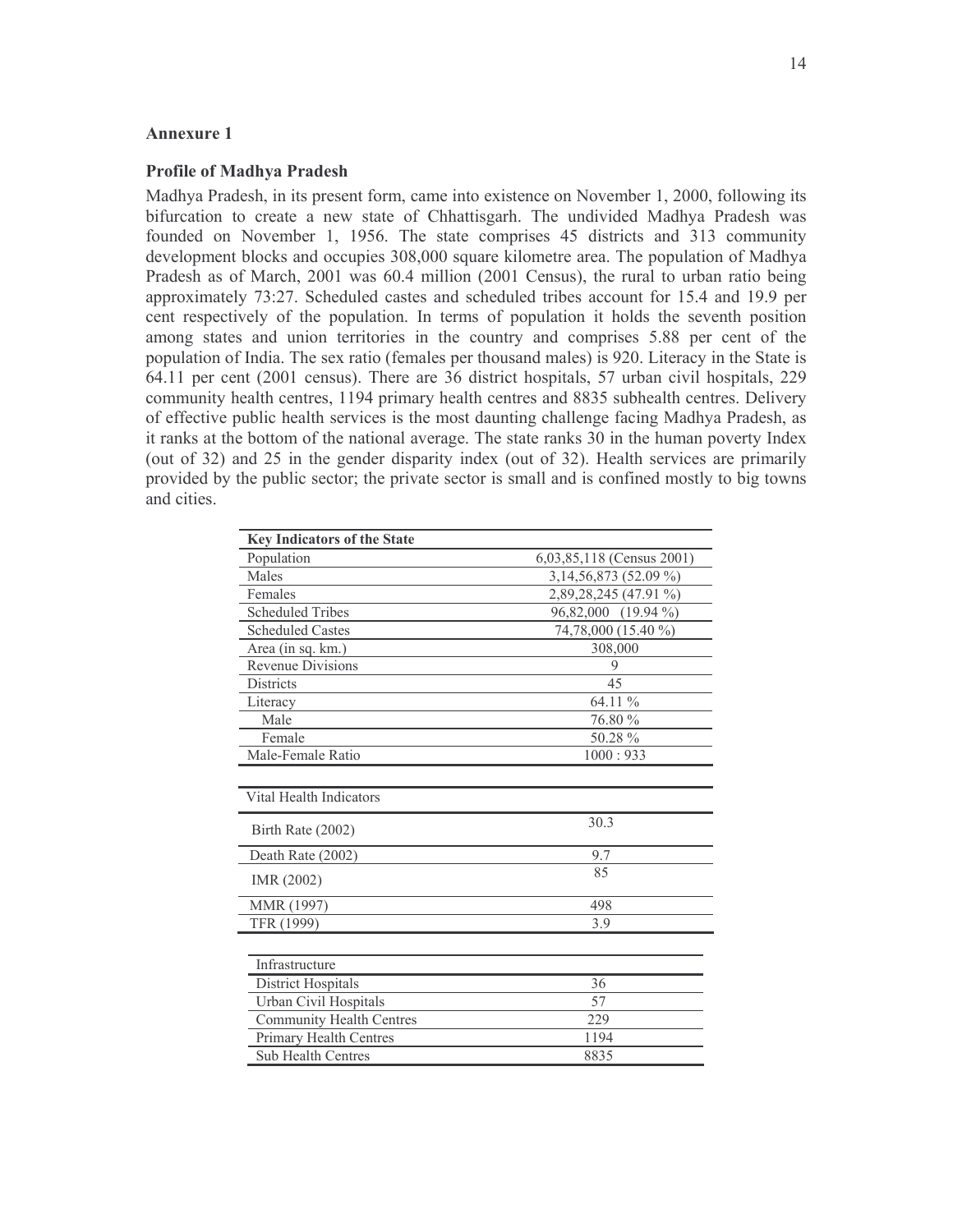# **Annexure 2**

# **Sample Characteristics**

|                                                        | Mean<br>(Scale: 5.00) | Std.<br>Deviation |
|--------------------------------------------------------|-----------------------|-------------------|
|                                                        |                       |                   |
| AGE                                                    | 53.89                 | 3.47              |
| EXP P                                                  | 28.67                 | 4.75              |
| EXP D                                                  | 26.07                 | 6.53              |
| Consultation in posting                                | 2.66                  | 1.04              |
| Role Clarity                                           | 3.39                  | 0.74              |
| <b>Training Adequacy</b>                               | 2.83                  | 0.85              |
| <b>Support for Training</b>                            | 2.95                  | 0.75              |
| Role in training of subordinates                       | 3.16                  | 1.01              |
| Willingness to assume higher responsibility            | 3.51                  | 0.61              |
| Freedom to interact with other department              | 3.27                  | 0.78              |
| Freedom in decision making                             | 2.68                  | 0.68              |
| Empowerment                                            | 4.32                  | 0.44              |
| Relationship with superiors                            | 3.98                  | 0.63              |
| Importance of financial return                         | 2.85                  | 0.59              |
| Concern for fringe benefit                             | 2.91                  | 0.74              |
| Pay for ability                                        | 3.43                  | 0.64              |
| Importance of CME                                      | 3.88                  | 0.61              |
| Importance of respect and recognition                  | 3.90                  | 0.5               |
| Importance of respect for me                           | 3.63                  | 0.82              |
| Expectation on responsibility and independence at work | 3.53                  | 0.6               |
| Importance of worthwhile work                          | 3.24                  | 0.62              |
| Importance of interesting work                         | 3.98                  | 0.57              |
| Expectation towards comfortable work environment       | 3.68                  | 0.84              |
| Concern towards hours of work                          | 3.55                  | 0.64              |
| Expectation towards policies and practices             | 4.19                  | 0.49              |
| Importance of job security                             | 3.71                  | 0.64              |
| Nature of supervision                                  | 3.95                  | 0.51              |
| Opportunity for professional growth                    | 3.18                  | 0.74              |
| <b>Job Satisfaction</b>                                | 3.45                  | 0.49              |
| Delegation of authority                                | 2.53                  | 0.8               |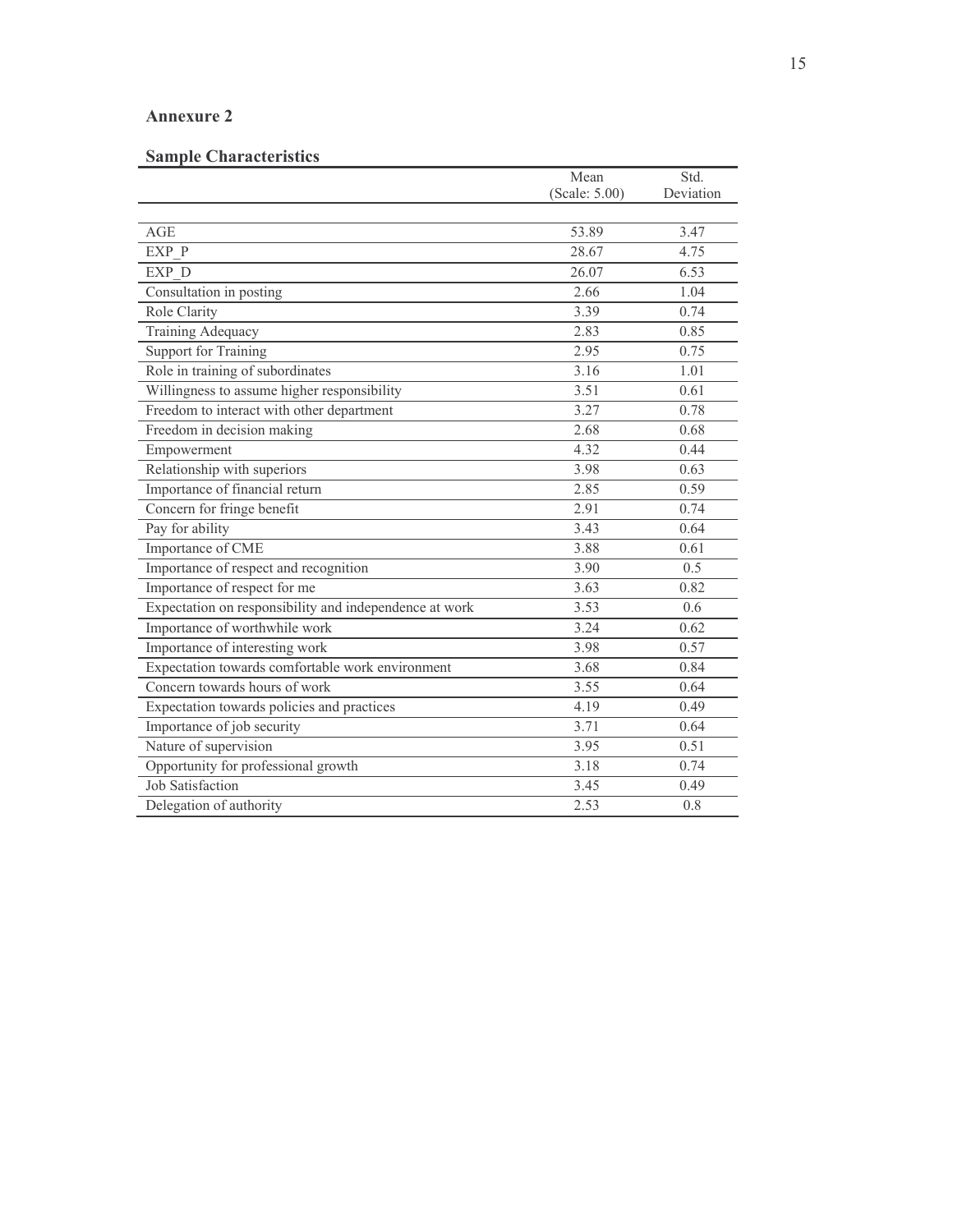# Annexure 3: Rotated Component Matrix (Cumulative variance: 89.4%)

- Factor 1: Professional Growth and Development Climate
- Factor 2: Expectation from department
- Factor 3: Willingness to assume higher responsibility
- Factor 4: Autonomy
- Factor 5: Clarity in work environment
- Factor 6: Freedom in interaction
- Factor 7: Career growth opportunity
- Factor 8: Job Security
- Factor 9: Promotion policy in department
- Factor 10: Expectation and concern about working condition

| Component                                   | 1    | $\overline{2}$ | 3       | $\overline{4}$ | 5    | 6    | 7       | 8    | 9    | 10   |
|---------------------------------------------|------|----------------|---------|----------------|------|------|---------|------|------|------|
| Consultation in Planning                    |      | 0.82           |         |                |      |      |         |      |      |      |
| Importance of consultation in planning      |      | $-0.75$        |         |                |      |      |         |      |      |      |
| Consultation in posting                     |      | 0.83           |         |                |      |      |         |      |      |      |
| Fairness in transfer                        |      | 0.96           |         |                |      |      |         |      |      |      |
| <b>Job Clarity</b>                          |      |                |         |                | 0.83 |      |         |      |      |      |
| Opportunities for CME                       |      | 0.54           |         |                |      |      |         |      |      |      |
| Support for growth and development          | 0.71 |                |         |                |      |      |         |      |      |      |
| Seniority based promotion                   |      |                |         |                |      |      |         |      | 0.53 |      |
| Fairness in promotion                       |      |                |         |                |      |      |         |      | 0.55 |      |
| Transparency in selection                   | 0.88 |                |         |                |      |      |         |      |      |      |
| Training Adequacy                           | 0.79 |                |         |                |      |      |         |      |      |      |
| Professional Competency Development         | 0.88 |                |         |                |      |      |         |      |      |      |
| <b>Support for Training</b>                 | 0.83 |                |         |                |      |      |         |      |      |      |
| Role in training of subordinates            | 0.67 |                |         |                |      |      |         |      |      |      |
| Motivation to perform                       | 0.51 |                |         |                |      |      |         |      |      |      |
| Willingness to assume higher responsibility |      |                | $-0.59$ |                |      |      |         |      |      |      |
| Linkage to seniority based promotion        |      |                |         |                |      |      | 0.82    |      |      |      |
| Reward performance relationship             | 0.61 |                |         |                |      |      |         |      |      |      |
| Freedom to interact with other department   |      |                |         |                |      | 0.93 |         |      |      |      |
| Empowerment                                 |      |                |         | 0.60           |      |      |         |      |      |      |
| Relationship with superiors                 |      |                | 0.48    |                |      |      |         |      |      |      |
| Importance of financial return              |      |                |         |                | 0.61 |      |         |      |      |      |
| Concern for fringe benefit                  |      |                |         | $-0.65$        |      |      |         |      |      |      |
| Importance of CME                           |      |                | 0.63    |                |      |      |         |      |      |      |
| Importance of respect and recognition       |      |                |         |                | 0.43 |      |         |      |      |      |
| Importance of respect for me                |      |                |         |                |      |      |         |      | 0.88 |      |
| Expectation on responsibility and           |      |                |         |                |      |      |         |      |      | 0.64 |
| independence at work                        |      |                |         |                |      |      |         |      |      |      |
| Importance of worthwhile work               |      |                |         |                | 0.69 |      |         |      |      |      |
| Importance of interesting work              |      |                | 0.53    |                |      |      |         |      |      |      |
| Expectation towards comfortable work        |      |                | 0.88    |                |      |      |         |      |      |      |
| environment                                 |      |                |         |                |      |      |         |      |      |      |
| Concern towards hours of work               |      |                |         |                |      |      |         |      |      | 0.80 |
| Expectation towards policies and practices  |      |                | 0.69    |                |      |      |         |      |      |      |
| Importance of job security                  |      |                |         |                |      |      |         | 0.90 |      |      |
| Nature of supervision                       |      |                | 0.71    |                |      |      |         |      |      |      |
| Opportunity for professional growth         |      |                |         |                |      |      | $-0.78$ |      |      |      |
| Job Satisfaction                            |      |                |         | 0.85           |      |      |         |      |      |      |
| Delegation of authority                     |      |                |         | 0.82           |      |      |         |      |      |      |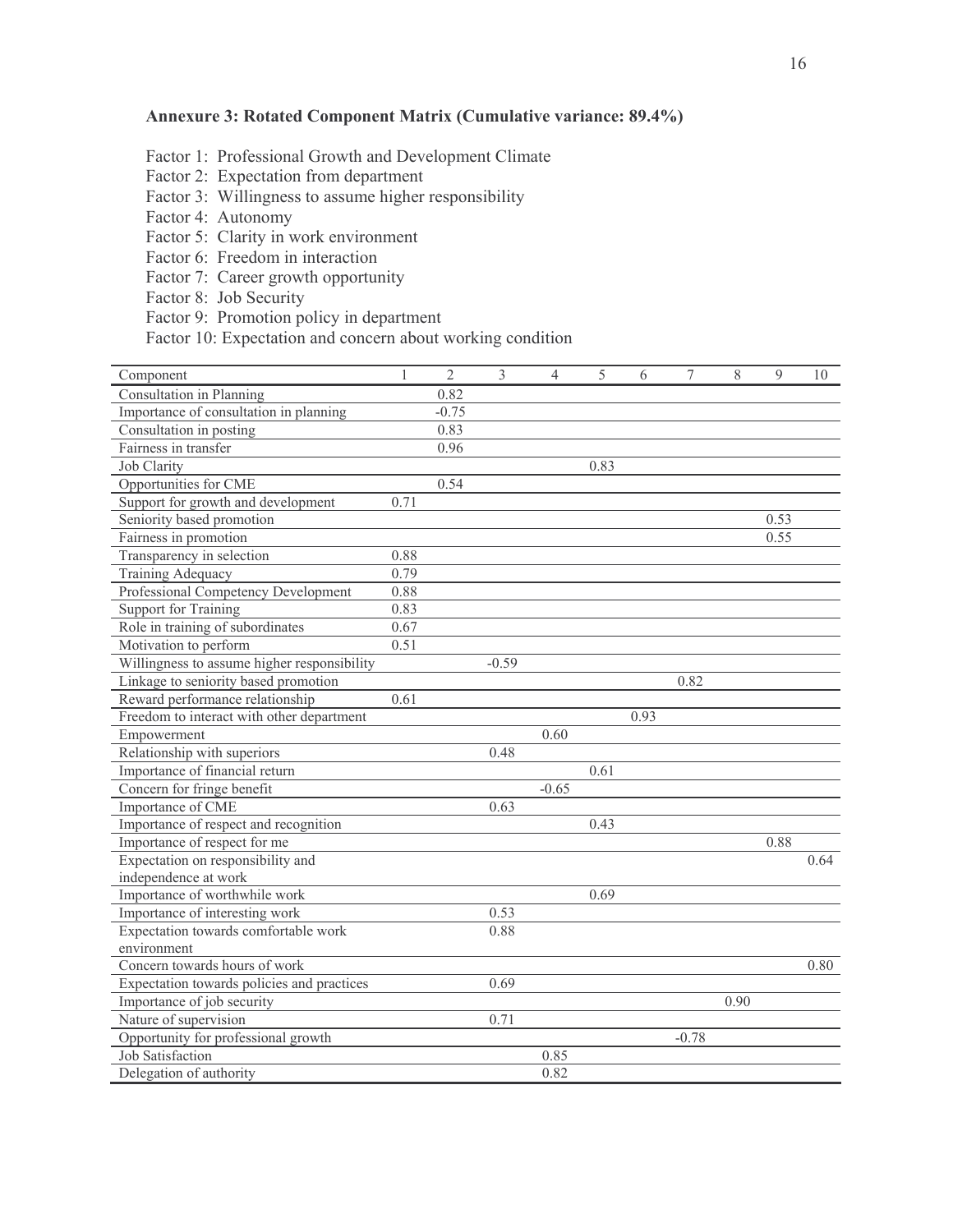### **References**

Allen N.J., Meyer J.P. (1990). The measurement and antecedents of affective, continuance and normative commitment to the organization. Journal of Occupational Psychology, 63, 1-18.

Angle H.L., Perry J.L. (1981). An empirical assessment of organizational commitment and organizational effectiveness. Administrative Science Quarterly, 26, 1-13.

Arnold H., Feldman D. (1982). A multivariate analysis of the determinants of the job turn over. Journal of Applied Psychology, 87, 350-360.

Arzu W.S. (2003). Organizational commitment, turnover intentions and the influence of cultural values. Journal of Occupational Psychology, 76, 303-321.

Behrman DN., William D.P, Jr. (1984), "A Role Stress Model of the Performance and Satisfaction of Industrial Salespersons," Journal of Marketing, 48 (Fall), 9-21.

Bhat R., Maheshwari SK (2004). Human Resource Issues and its Implication for Health Sector Reforms; Working paper No. 2004-01-04 Indian Institute of Management (Appearing in Journal of Health Management)

Bhat R. (2000). Issues in health: public-private partnerships. Economic and Political Weekly, 35 (53): 4706-4716.

Bhat R. (2000). Management issues in implementation of user fees policy in public health facilities, Indian Institute of Management, Ahmedabad.

Bhat R. (2000).Status of autonomy in public hospitals of Gujarat, report prepared for Ministry of Health and Family Welfare, Government of India, New Delhi, Indian Institute of Management, Ahmedabad

Bluedorn A.C. (1982). A unified model of turnover from organizations. Human Relations, 35, 135-153.

Brown S.P., Robert A.P. (1994), "The Effect of Effort on Sales Performance and Job Satisfaction," Journal of Marketing, 58 (April), 70-80.

Burt R.S. (1997). The Contingent Value of Social Capital, Administrative Science Quarterly, 42  $(1997): 339-365.$ 

Chaurasia A.R (2000). Madhya Pradesh Academy of Administration; Status of Autonomy in Public Hospitals of Madhya Pradesh.

Eby L.T., Freeman D.M (1999). Journal of Occupational and Organizational Psychology, Vol. 72 Issue 4, p463, 21p

Etzionl A. (1975). A comparative analysis of complex organizations on power, involvement and their correlates. New York Press.

Farrell D., Rusbult C.E. (1981). Exchange variables as predictors of hob satisfaction, job commitment and turnover: The impact of rewards, costs, alternatives, and investments. Organizational Behavior and organizational type. Administrative Science Quarterly, 17, 340-350.

Fred L, La V.K. Wahl, Carol S.S. (1992). The importance of social support for employee commitment. Organizational Development Journal, winter, 1-10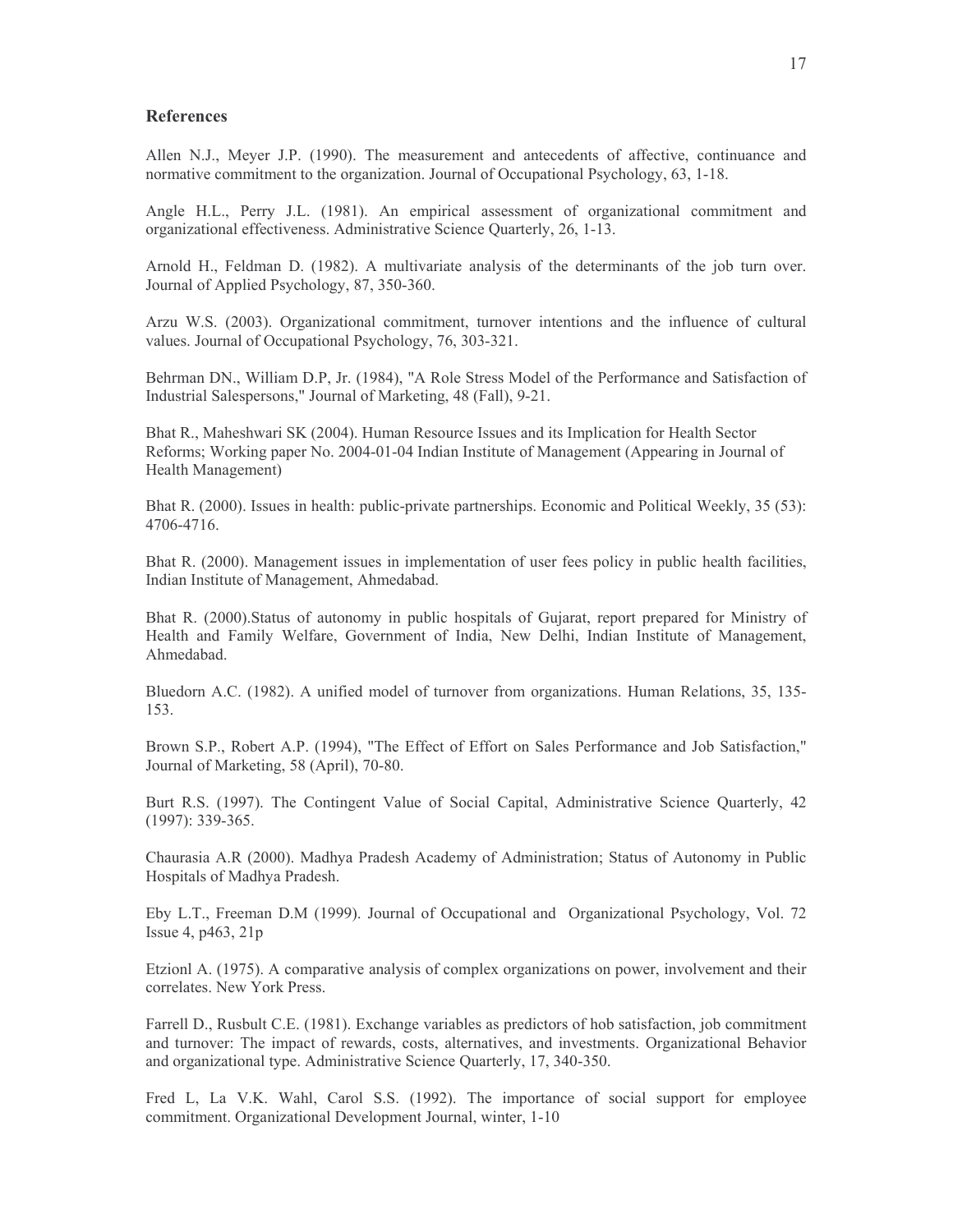Hall D.T., Schneider B. (1972). Correlates of organizational identification as a function of career pattern and organizational type. Administrative Science Quarterly, 17, 340-350.

Hrebiniak L.G., Alutto J.G. (1972). Personal and role-related factors in the development of organizational commitment. Administrative Science Quarterly, 17, 555-573.

Jackson D.W. Jr., John L.S., William G.W. (1995), "Examining the Bases Utilized for Evaluating Salespeople's Performance," Journal of Personal Selling and Sales Management, 15 (Fall), 57- 65.

Jones G.R. (1986). Socialization tactics, Self-efficacy, and newcomers' adjustments to organizations. Academy of Management Journal, 29, 262-279.

Klein K.J., Hall R.J. (1988). Correlates of employee satisfaction with stock ownership: Who likes an ESOP most? Journal of Applied Psychology, 73, 630-638.

Klein K.J. (1987). Employee stock ownership and employee attitudes: A test of three models. Journal of Applied Psychology, 72, 319-332.

Koch J.D., Steers R.M. (1978). Job attachment, satisfaction and turnover among public sector employees. Journal of Vocational Behavior, 12, 119-128.

Lee C.H., Bruvold N.T. (2003). Creating value for employees: investment in employee development. International Journal of Human Resource Management; Vol. 14 Issue 6, p981, 20p.

Lee H.J. (2001). Willingness and Capacity: the Determinants of Pro-social Organizational Behaviour Among Nurses in the UK, International Journal of Human Resource Management, 12(6): 1029-1048.

Lubhaya R. (2000). "Health Financing: Cost Recovery Policies in Rajasthan," Paper presented at Strengthening RCH Financing in Rajasthan Workshop, Indian Institute of Health Management and Research, Jaipur.

Maheshwari S.K. (1997). Human Resource Management in the Subsidiaries of Foreign firms in India, An Unpublished Dissertation, Indian Institute of Management, Ahmedabad.

Marsh R.M., Mannari H. (1977). Organizational commitment and turnover: A prediction study. Administrative Science Quarterly, 22, 57-75.

Meyer J.P., Allen N.J. (1991). A three-component conceptualization of organizational commitment. Human Resources Management Review, 1, 61-89.

Morris J.H., Koch J.L. (1979). Impacts of role perceptions on organizational commitment, job involvement and psychosomatic illness among three vocational groupings. Journal of Vocational Behaviour, 15, 88-101.

Morris J.H., Sherman J.D., (1981). Generalizability of an organizational commitment model. Academy of Management Journal, 24, 512-526.

Mowday R.T., Lyman W.P., Robert D. (1974). Unit performance, situational factors and employee attitudes in spatially separated work units. Organizational Behaviour and Human Performance, 12: 231-248.

Mowen J.C., Janet E.K. Stephen W.B., Donald W. J. Jr. (1985), "Utilizing Effort and Task Difficulty Information in Evaluating Salespeople," Journal of Marketing Research, 22 (May), 185-191.